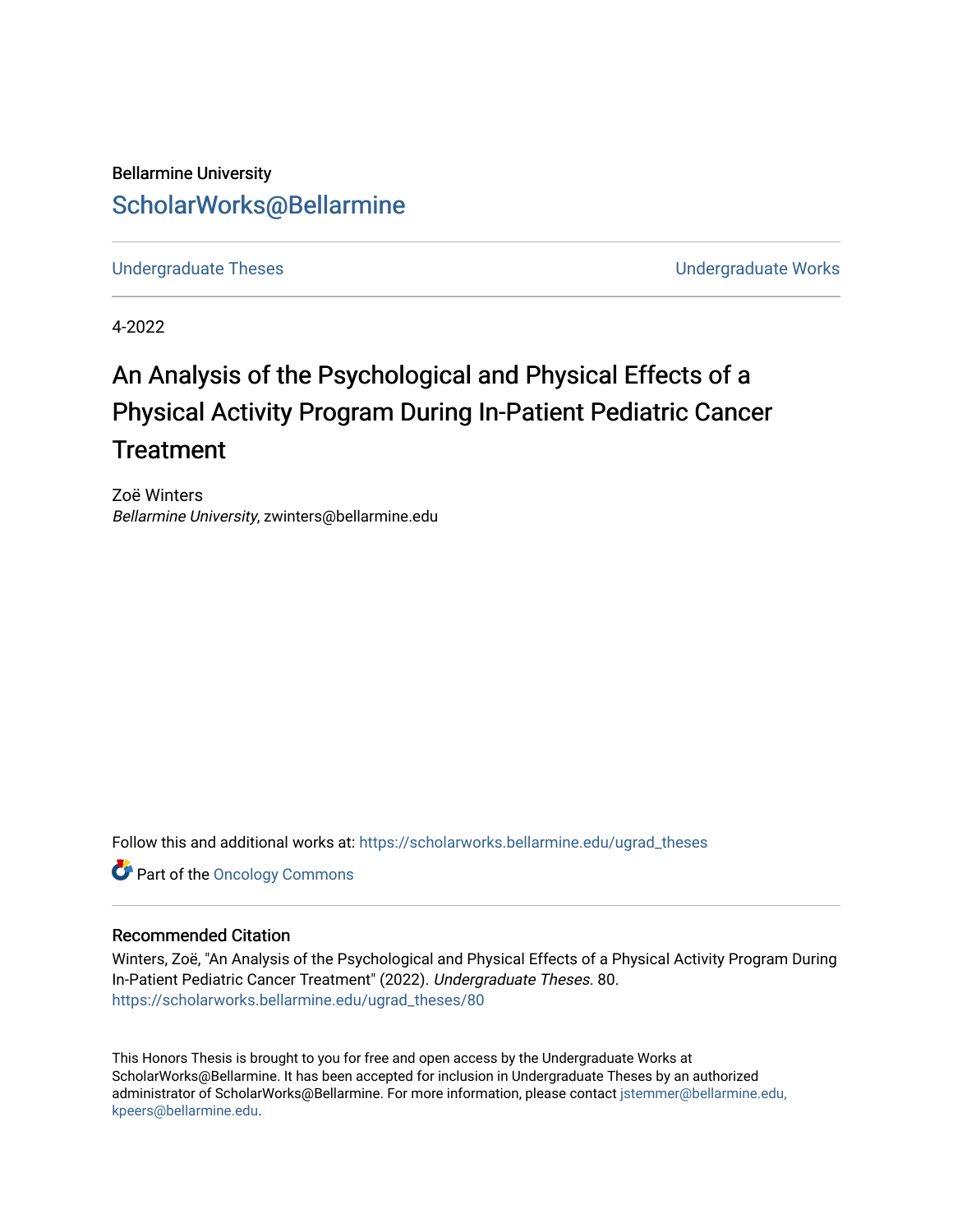An Analysis of the Psychological and Physical Effects of a Physical Activity Program During In-

Patient Pediatric Cancer Treatment

Spring 2021

Zoë Winters, Dr. Beth Ennis, Dr. Catelin Infante Kass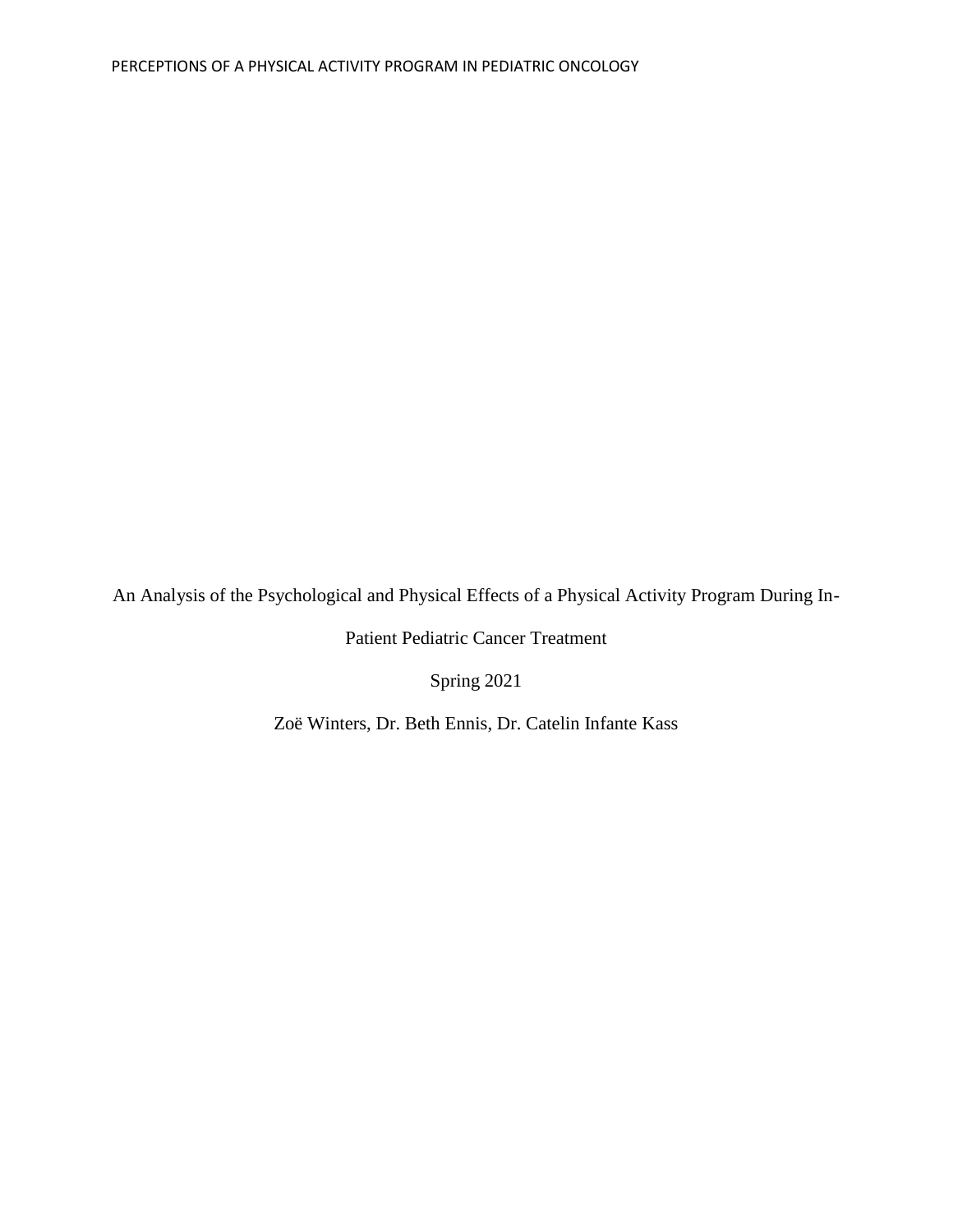## TABLE OF CONTENTS

| I.    | Abstract                                                              | Page 3  |
|-------|-----------------------------------------------------------------------|---------|
| Π.    | <b>Literature Review</b>                                              | Page 4  |
|       | A. Background on Cancer                                               | Page 4  |
|       | B. What are Physical Activity, Physical Fitness, and Exercise         | Page 8  |
|       | C. Importance of Physical Activity                                    | Page 9  |
|       | D. Physical Activity in Relation to Cancer                            | Page 12 |
| Ш.    | Methodology                                                           | Page 18 |
| IV.   | Results                                                               | Page 21 |
| V.    | Discussion                                                            | Page 23 |
|       | A. Limitations                                                        | Page 25 |
|       | B. Areas of Future Study                                              | Page 26 |
| VI.   | References                                                            | Page 27 |
| VII.  | Appendix A.                                                           | Page 32 |
|       | A. Appendix A1. Outreach Script for Professionals                     | Page 32 |
|       | B. Appendix A2. Outreach Script for Parents                           | Page 33 |
|       | C. Appendix A3. Informed Consent Form                                 | Page 34 |
| VIII. | Appendix B.                                                           | Page 36 |
|       | A. Appendix B1. Professional's Perceptions on the Implementation of a | Page 36 |
|       | Physical Activity Program Open-Ended Questions and Script             |         |
|       | B. Appendix B2. Parents's Perceptions on the Implementation of a      | Page 37 |
|       | Physical Activity Program Open-Ended Questions and Script             |         |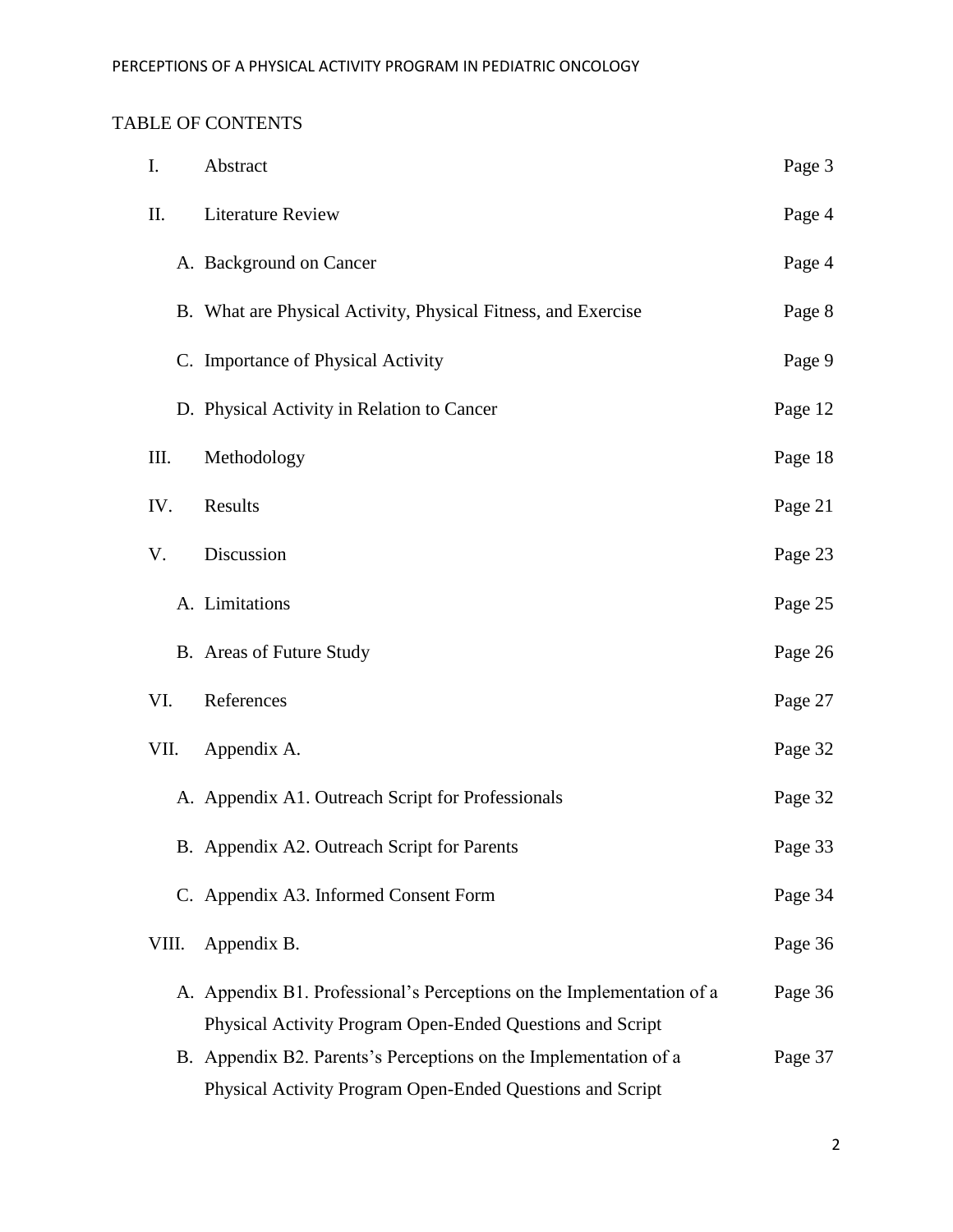## ABSTRACT

There is limited published research regarding the use of physical activity in cancer treatment programs, and even fewer in pediatric treatment plans; however, there is a common consensus that following the conclusion of cancer treatment an individual's physical fitness has been majorly impacted. The inactivity that commonly coexists with cancer treatment often results in extended periods of time in rehabilitation programs and decreased independence. Along with the physical detriments caused by inactivity, increased dependence on others often brings about feelings of helplessness that can further cause emotional detriments. It has however been demonstrated in previous research that adding physical activity programs into cancer treatment plans, especially those emphasizing maintenance of preexisting fitness levels can decrease the detriments seen in inactive patients. In interviews with physical therapists working in a pediatric stem cell transplant ward, the importance of including a physical activity treatment program was emphasized due to its ability to assist in the maintenance of previous levels of physical fitness. Despite the scarcity of research, there are trends to promote the implementation of physical activity into oncological treatment plans. Further research is needed to clarify which types of activity plans are the most conducive to bringing health related benefits into the various treatment plans for each population group and cancer type. Future Research can also delve into whether physical activity programs have an effect on the emotional and mental state of pediatric oncology patients.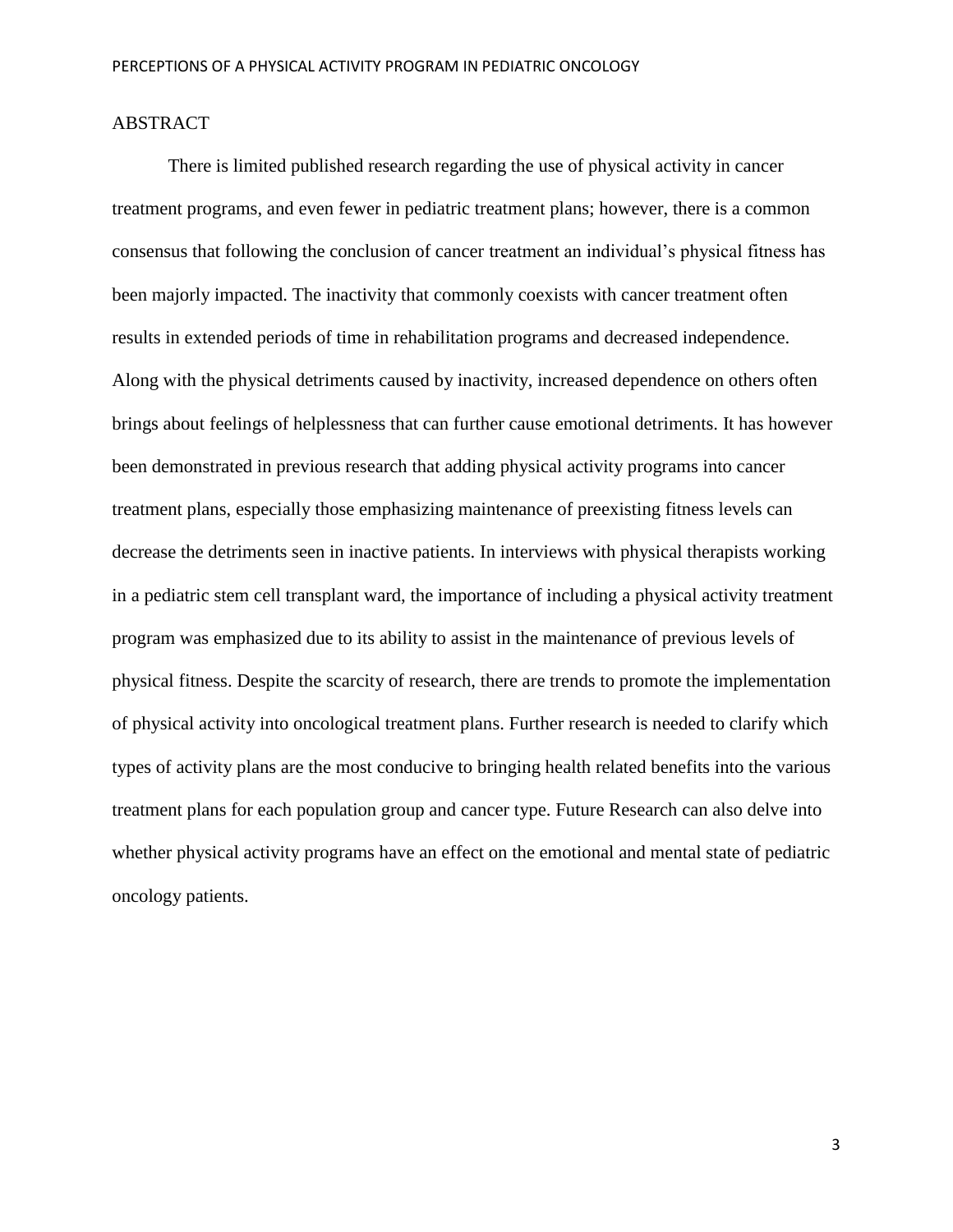## LITERATURE REVIEW

Approximately one in every 285 children in the United States are diagnosed with cancer before the age of twenty (American Academy of Pediatrics, 2021). Many of these children spend a lot of time in the hospital receiving treatment, and this in-hospital care can limit the amount of physical activity performed by the child on a daily basis for a variety of reasons; from concerns about safety to the availability of resources. Through inactivity, patients potentially lose not only the health benefits of an active lifestyle, but the emotional benefits as well. This information exposes two questions: what are the perceived benefits of a physical activity program implemented into the long-term inpatient treatment, and would parents, professionals and parents perceive such a program as beneficial?

Before any understanding can be gained in regards to whether a physical activity program would benefit patient health both physically and psychologically, one must first understand the various types of cancer, the effects of cancer on patients, and current treatment plans. Additionally, it is important to understand the definitions of physical fitness, physical activity, and exercise. Another aspect to consider is the physical and psychological effects of physical activity on children with and without a cancer diagnosis.

## **Background on Cancer**

Cancer starts when cells in the body begin to grow out of control; this can occur nearly anywhere in the body and spread to other areas (American Cancer Society, 2021). Although a patient could be diagnosed with one type of cancer, it can present itself in an area outside of the diagnosis zone. For example, if a child is diagnosed initially with bone cancer in their right leg, it could spread to their lungs. The variability of cancer often causes complications when designing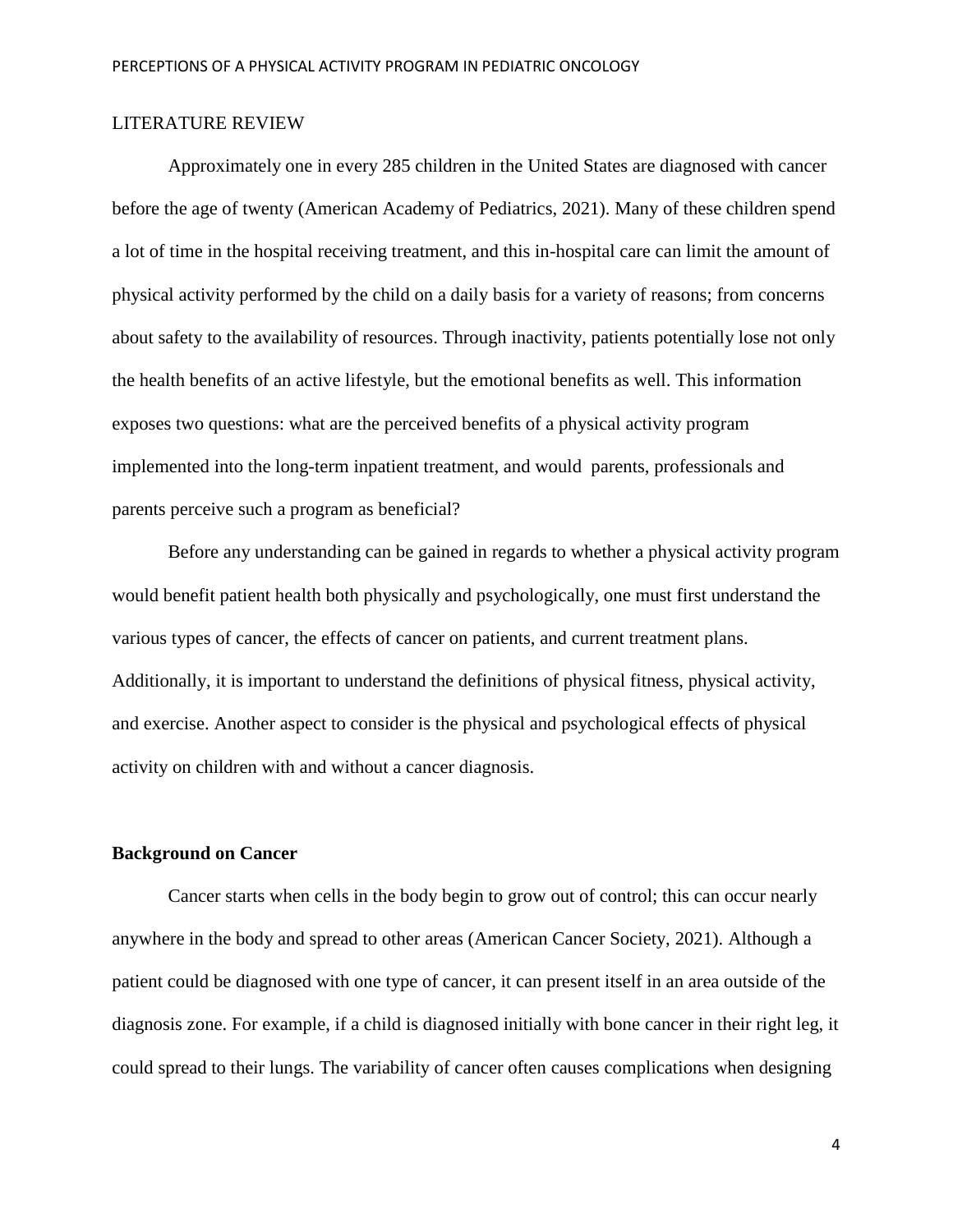a treatment plan. Regardless of the type of cancer or treatment plan, such as chemotherapy, radiation, and stem cell transplant, rehabilitation is required, often for extended lengths of time sometimes years—after the initial diagnosis. Further, repeated rounds of cancer treatment weakens the body and decreases the likelihood of a person (and even more so a child) to return to pre-diagnosis activities and physical fitness levels due to loss of endurance and overall fitness from extensive sedentary periods and muscle weakening.

The most common cancers diagnosed in children are leukemia, brain and spinal cord tumors, neuroblastoma, Wilms tumor, lymphoma (including both Hodgkin and non-Hodgkin), rhabdomyosarcoma, retinoblastoma, and bone cancer (including osteosarcoma and Ewing sarcoma) (American Cancer Society, 2021). Leukemia is an important example to consider specifically because many leukemia treatment programs involve long stays at the hospital, and leukemia treatment does not often result in any need for major surgeries and the following orthopedic or musculoskeletal rehabilitation. The focus of this study is on the perceived benefits of a physical activity routine during long stays in the hospital as opposed to rehabilitation programs after treatment has concluded.

When a child is first diagnosed with cancer (especially in the case of Leukemia), they undergo three stages of treatment; induction, consolidation, and maintenance. During the induction phase patients are often required to stay in the hospital for about a month due to the intensity of the treatment (American Cancer Society, 2019). It is during the induction phase that the greatest change in a child's physical activity and their physical fitness levels can be seen. Introducing physical activity during this stage has the potential to be the most beneficial due to the importance of maintaining physical activity early in the treatment plan; however it may be difficult to keep the patient active while they undergo arguably the most difficult stage of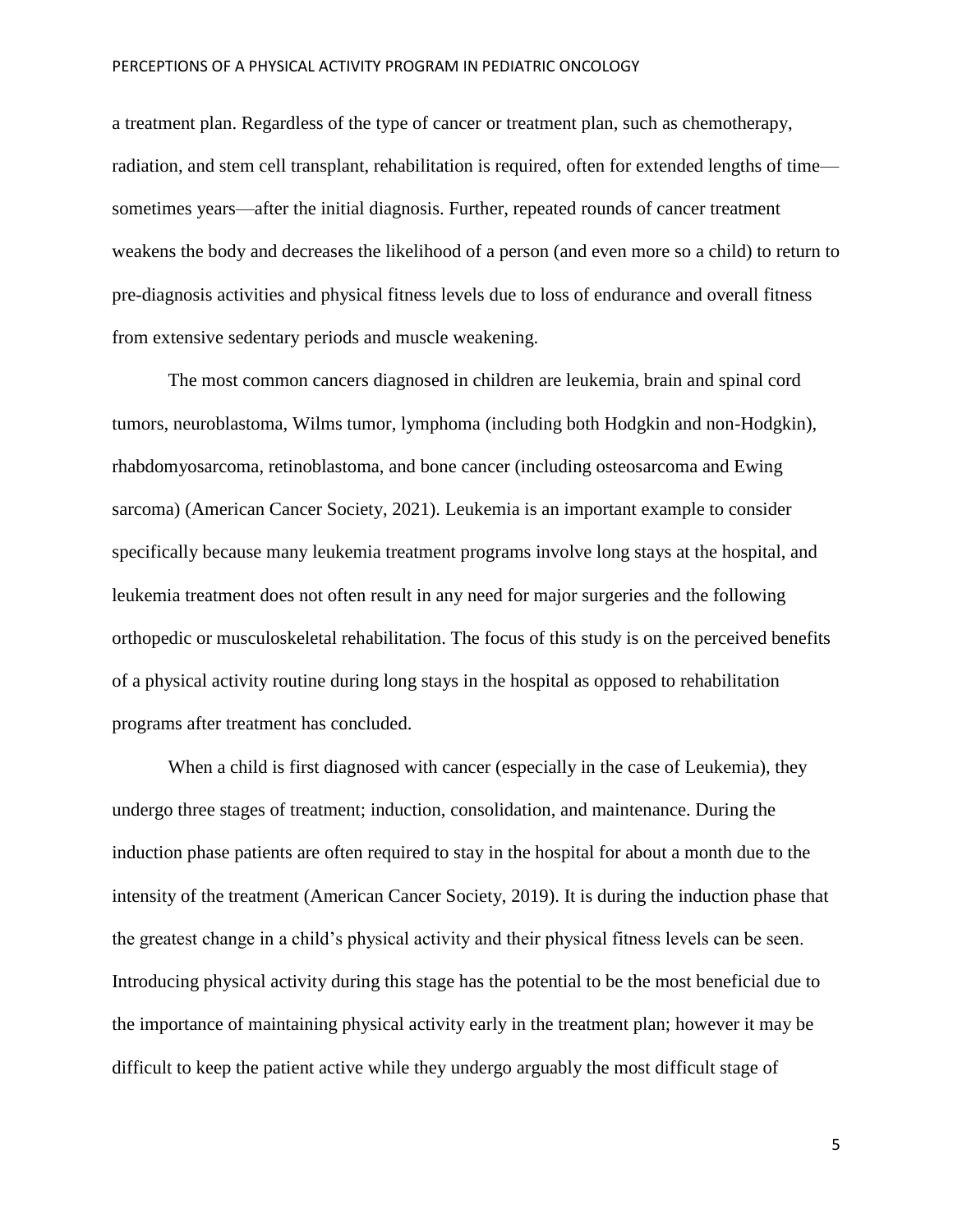treatment due to the high levels of intensity. During the consolidation stage, chemotherapy lasts several months and the patient may be able to move out of the hospital (American Cancer Society, 2019). Outpatient rehabilitation therapy generally starts during the consolidation phase as the patient transitions out of the hospital. It would be the goal of the physical activity program to release the patient at as close to their pre-existing level of physical fitness as possible. During the maintenance phase the patient begins to return to their home life and only comes in every now and then for treatment (American Cancer Society, 2019). Every stage of treatment has different implications when it comes to maintaining a physical activity program. Some stages, such as induction, do not often include physical activity while others, such as maintenance, already include rehabilitation programs.

Under the guidelines of most treatment plans, the patient is assigned a care team upon diagnosis. The care team is composed of doctors, nurses, nurse practitioners, physician assistants, and other professionals fulfilling a myriad of roles and overseeing regular patient care. (St. Jude Children's Research Hospital, 2018). The interviews in this study were directed towards three main professionals, the first of which is the pediatric oncologist. Pediatric oncologists coordinate and direct the patients' cancer treatment, working closely with all members of the care team (St. Jude Children's Research Hospital, 2018). As the oncologist is working closely with the patient and tracking progress, their perspectives on treatment plans and physical activity programs are important. They should be able to notice differences in the physical presentation of the patient after physical activity.

Treatment also includes ensuring the child's psychological well-being. A child life specialist is a professional who has training in child development, they use play, art, and other activities to help children cope with cancer and prepare them for treatments and procedures using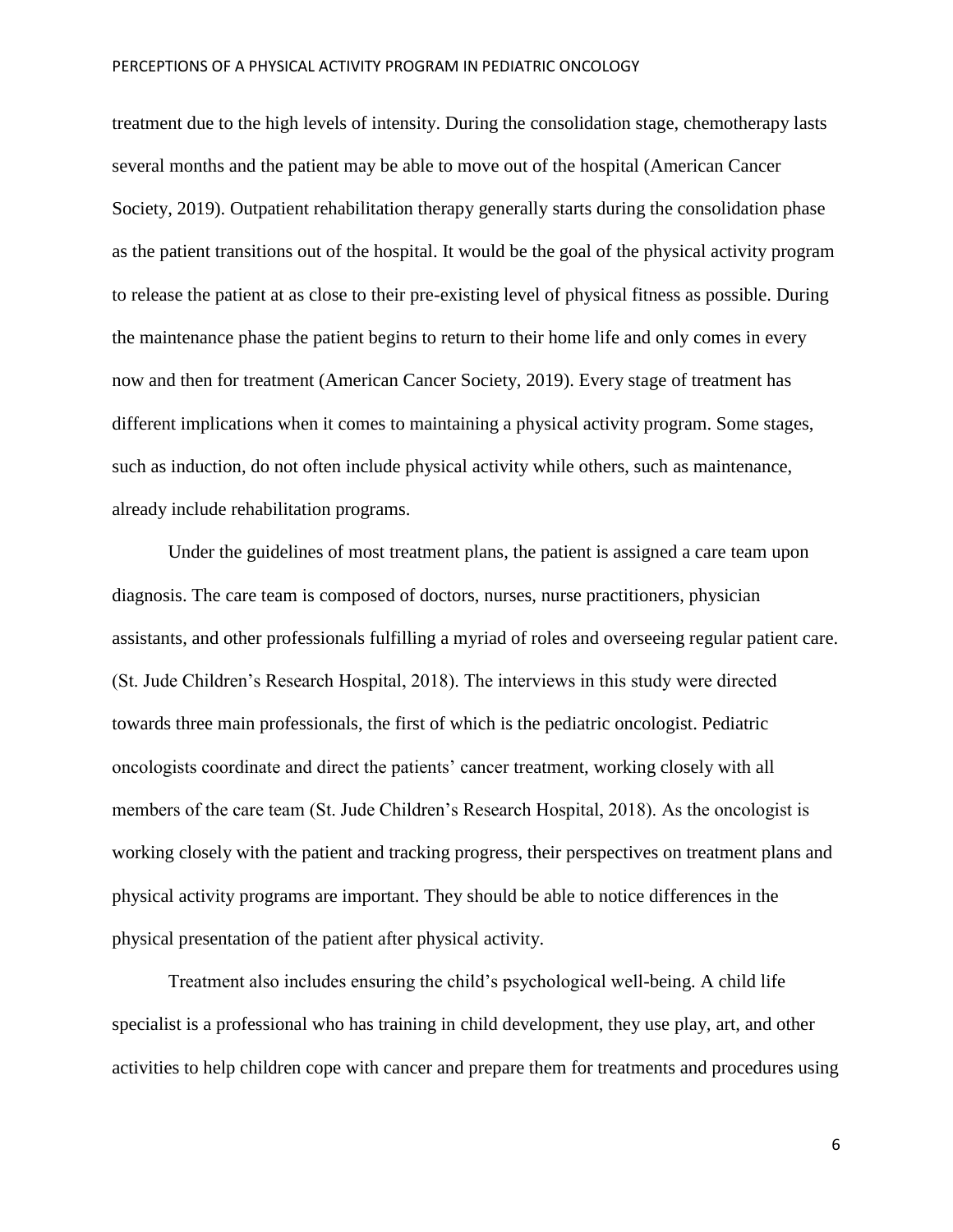age-appropriate methods (St. Jude Children's Research Hospital, 2018). The inclusion of this professional can potentially provide ease and comfort to the child to assist them in gaining a better understanding of the procedures they are undergoing and processing the changes happening in their life. Interviewing professionals from this branch would provide insight into how physical activity can bring about a mental and emotional change for the child and if the program is positively impacting the child in this manner. The child life specialist best understands the psychological effects of treatment and hospital life on the patient. By including their knowledge of physical activity plans, it can be determined whether the activities are assisting with stress relief and helping the child cope with their situation or if the activities are instead producing the opposite effect.

The third group of professionals this study focused on are rehabilitation specialists. These specialists work to help the patient maintain as much movement and physical function as possible in tasks of daily living, hearing, speech, communication, and functioning in school and work (St. Jude Children's Research Hospital, 2018). Due to the fact that a child is spending so much time in the hospital, they may not be able to be as engaged in important aspects of life as a child who does not have cancer. While rehabilitation professionals work closely with these children, it is important to distinguish that this research is focusing primarily on physical activity during in-patient treatment instead of the rehabilitation process after the cessation of treatment. That being said, the opinions of rehabilitation professionals are important as they decide when a patient can return to normal activities after their stay in the hospital and have a better sense of what the child's limitations are during their stay.

This study endeavors to understand the recommended levels of activity during the hospital stay that help the child maintain appropriate levels of functional movement both during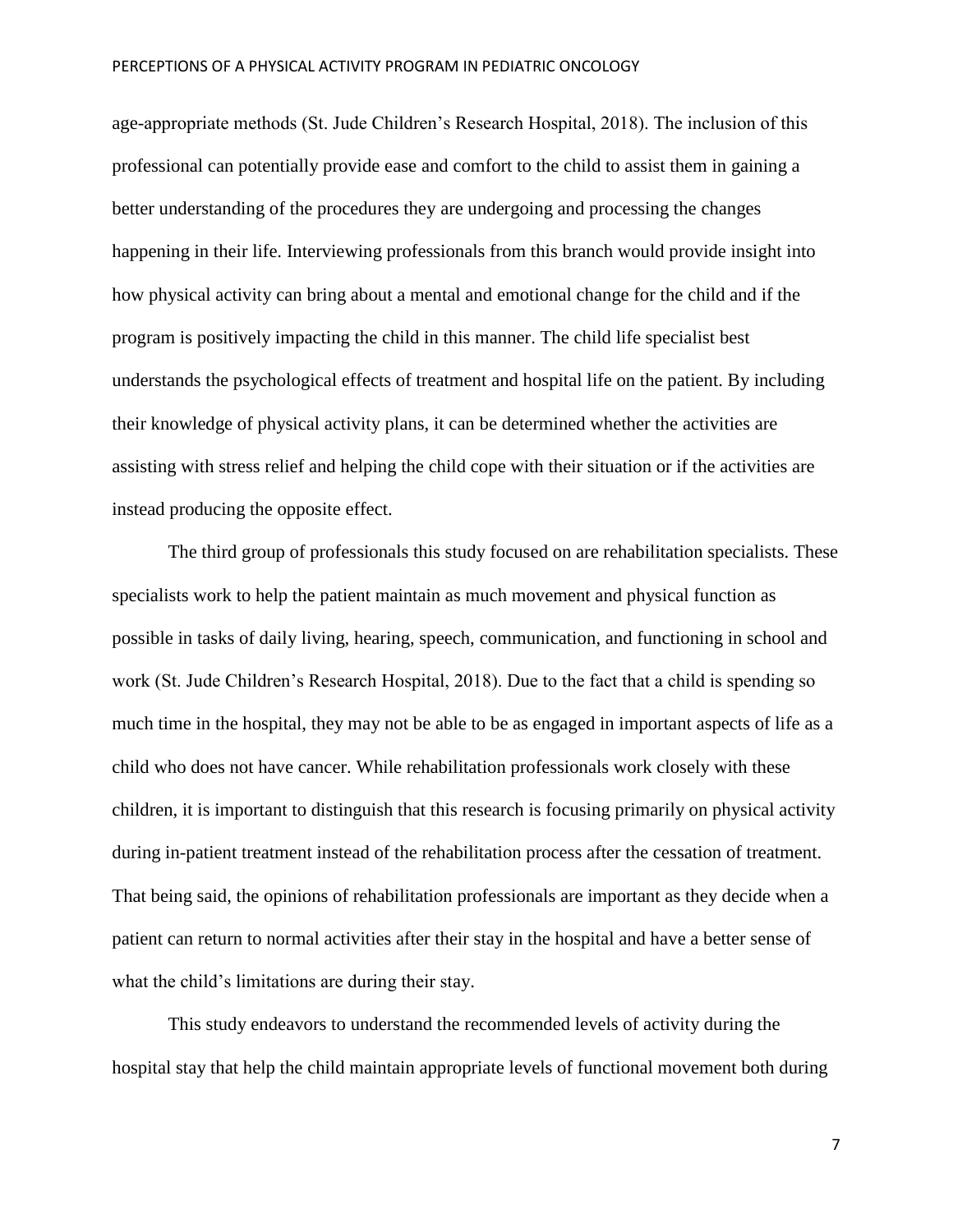and after treatment. It is important to note that physical therapists do not only focus on rehabilitation after treatment is complete. A few therapists work to increase the child's mobility and improve their ability to perform self-care activities while the patient is still undergoing treatment (Children's Hospital of Orange County, 2020). Therefore, it is critical to understand therapists' perceptions of how important and effective activity programs are during the inpatient stay.

Families play a large role in emotional support for children fighting cancer. They are involved with much of their treatment, being there for whatever is needed. They also see the changes in their children as treatment continues, they are more attuned to their child's fluctuations in mood and are more conscious of what the child's previous levels of physical fitness are. For that reason, parents are vital to understanding how, and to what extent, physical activity and oncological treatment programs affect the patients.

## **What are Physical Activity, Physical Fitness, and Exercise?**

Physical Activity is commonly described as any movement produced by the body resulting in energy usage or expenditure. It is commonly categorized as occurring while sleeping, working, or during leisure time (Caspersen et al., 1985). Leisure-time physical activity is further divided into sports, conditioning, and household activities. Exercise is structured, repetitive and planned physical activity with the objective to improve or maintain a level of physical fitness (Caspersen et al., 1985). When one thinks of exercise they should consider a sporting event such as football, baseball, or tennis. It can also include recreational activities such as running, dance classes, or conditioning and work out classes. Physical fitness can be defined as having "the ability to carry out daily tasks with vigor and alertness, without undue fatigue and with ample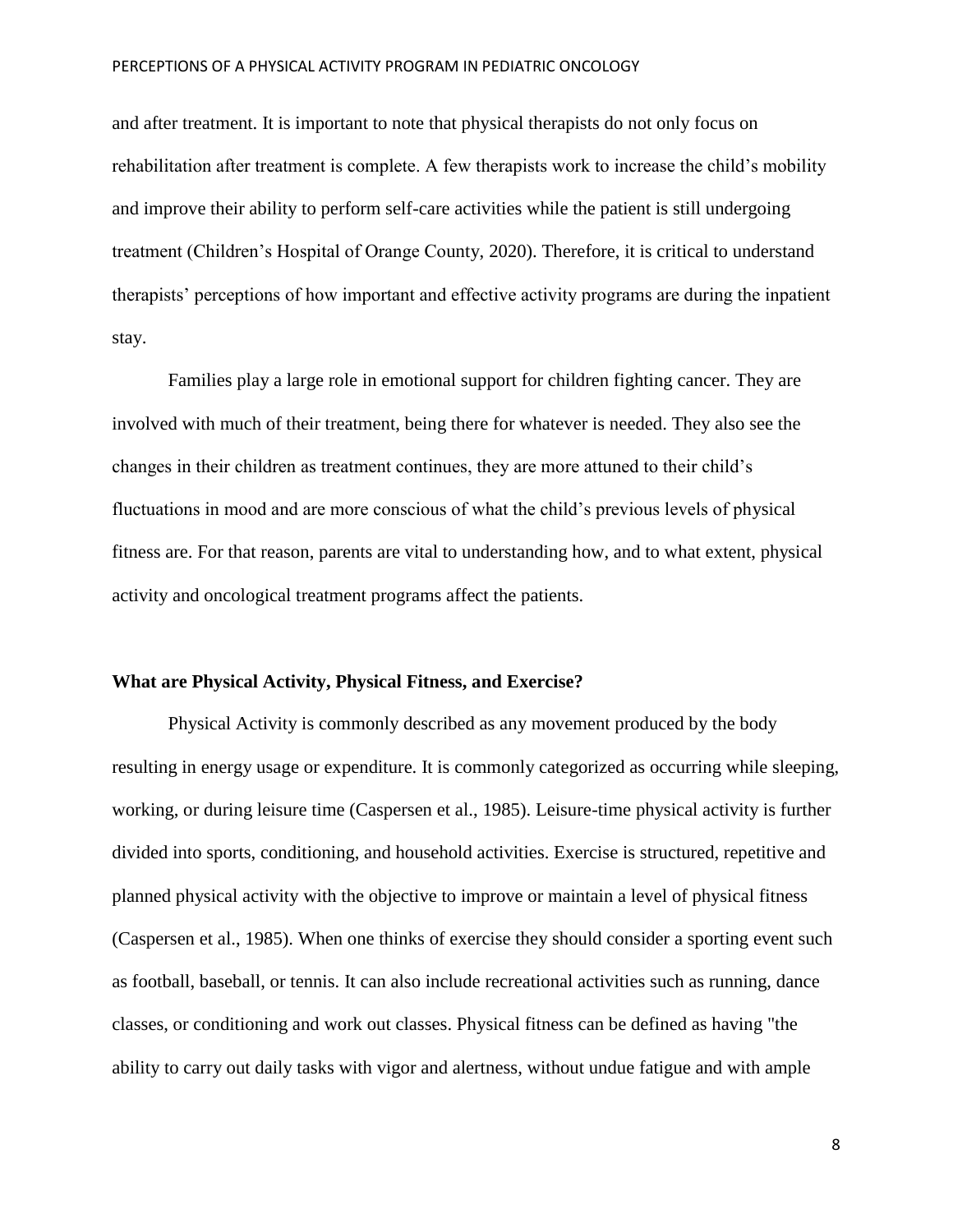energy to enjoy leisure-time pursuits and to meet unforeseen emergencies" (President's Council on Physical Fitness and Sports, 1971). However due to the difficulty to objectively measure "fatigue" and "alertness", physical fitness is often broken down into health-related and skill related components. The health-related components are more applicable to healthy living of the general public than the skill-related athletic components of physical fitness. The health-related components of physical fitness are cardiorespiratory endurance, muscular endurance, muscular strength, body composition, and flexibility (Caspersen et al., 1985). Of the five health related components of physical fitness, cardiorespiratory endurance, muscular endurance, and muscular strength are considered to be the most beneficial to the individual and have the greatest success in producing physical activity related health benefits. This study will focus on physical activity as a whole due to its versatility and convenience. It is not required that a person engage in a planned sporting or conditioning event to obtain health benefits, oftentimes getting up and walking for 30 minutes a day five times a week is enough to produce health benefits associated with physical activity. Additionally, while undergoing cancer treatment, asking an individual to take a short walk can feel like asking them to climb a mountain. It is for this reason the focus of promoting physical activity should be on maintaining pre-existing physical fitness levels and not improving physical fitness while also undergoing treatment.

## **Importance of Physical Activity**

Establishing healthy lifestyle behaviors, such as regular physical activity participation, at a young age is extremely important as behaviors learned during the early years of life tend to be carried forward into adulthood (Truelove et al., 2018). Since adequate amounts of physical activity provide multiple health benefits and will improve or maintain physical fitness, it should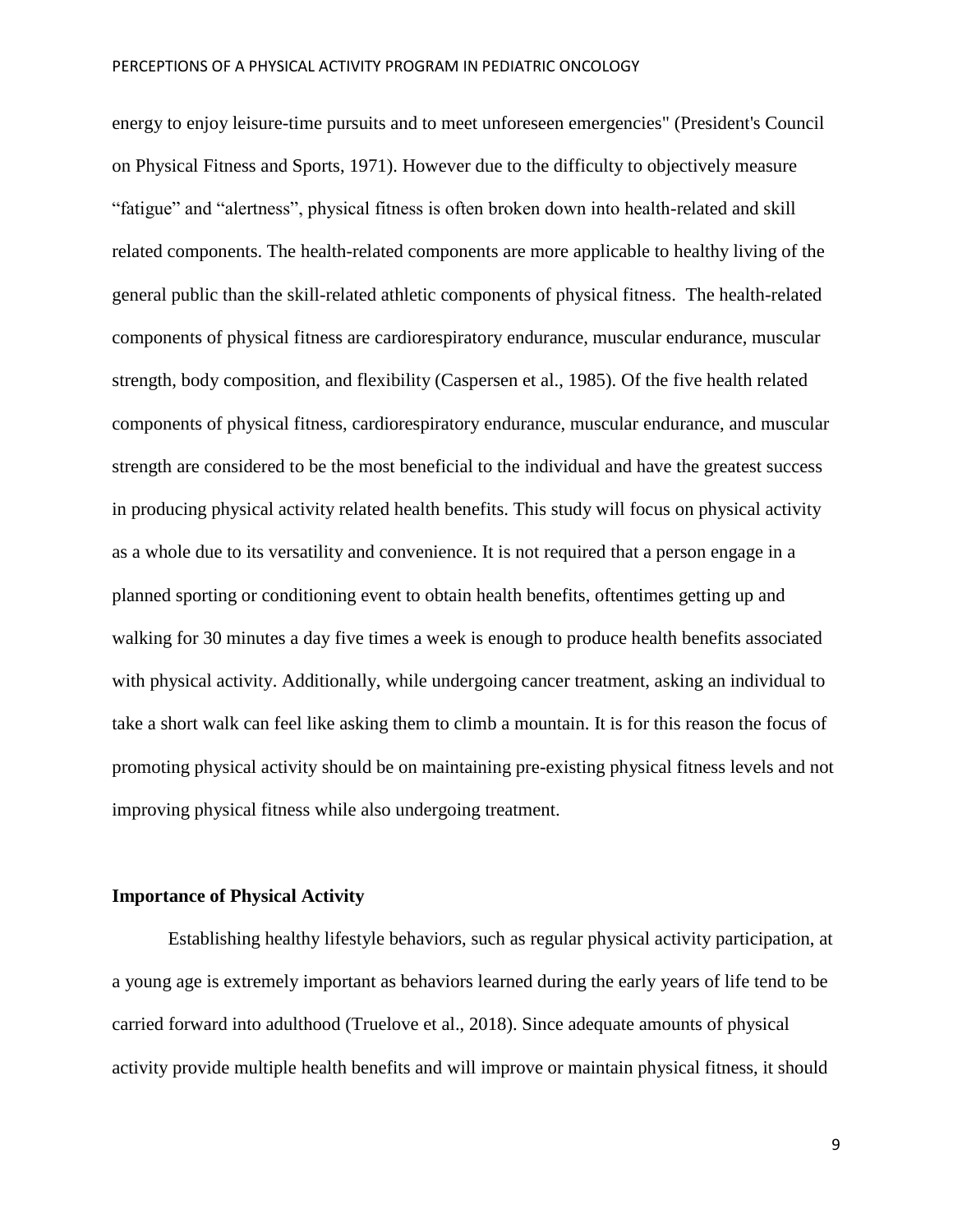be an integral component of children's lives (Downs, 2005). In the lens of this study, for children that spend extended periods of time in the hospital, there may be an absence of the establishment of those healthy habits.

Researchers have shown that children as young as 2 years of age can attain positive health effects from engaging in daily physical activity (Truelove et al., 2018). However, there are not clear cut guidelines for this age group as the physical abilities of children change so much between the age of two and three. For preschool-aged children (ages three to five years) without any disease conditions, it is recommended that they are physically active throughout the day (U.S. Department for Health and Human Services, 2020), participating in activities like running, dancing, and climbing (American Academy of Pediatrics, 2021). For children aged six through seventeen, it is recommended that they participate in sixty or more minutes of moderate-tovigorous intensity exercise each day. This includes aerobic activities such as running or jumping three days a week and muscle building activities such as climbing or push-ups three days a week (U.S. Department for Health and Human Services, 2020). For children, these activities can often be met by playing sports but, especially in recent years, increasing numbers of children and adolescents are not reaching physical activity recommendations. There are several reasons for the lack of adherence to these guidelines, including lack of athleticism, poor physical condition, low self esteem, concern over physical appearance, dislike for highly structured—and often overly competitive—adult organized activities, conflicting and busy schedules, and increasing usage of technology-based entertainment (Wójcicki & McAuley, 2014).

Physical activity provides specific health benefits, including weight management, blood pressure control, and improved musculoskeletal and cardiopulmonary function (Downs, 2005). Simply decreasing the amount of sedentary time in a person's life can promote health benefits.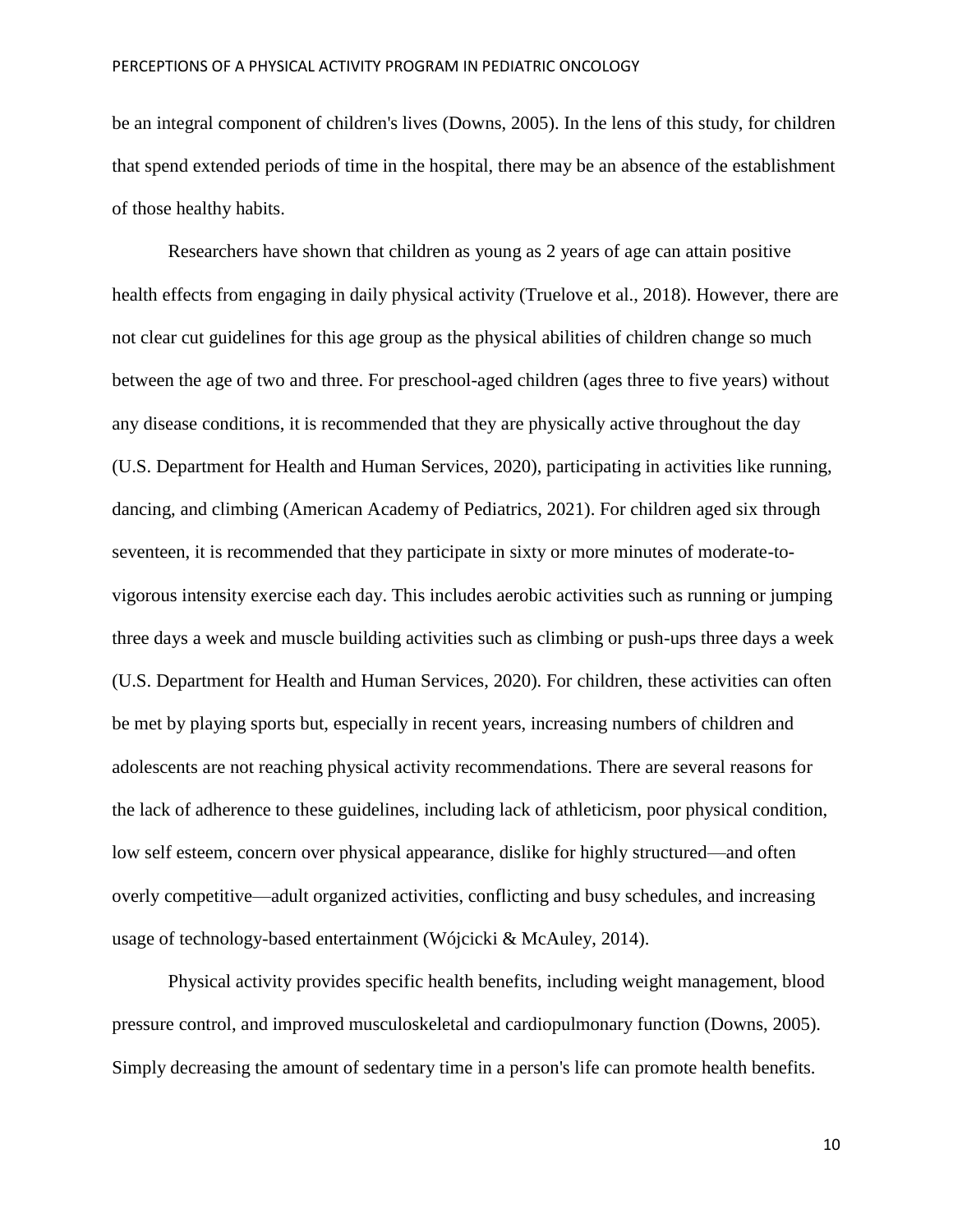Aerobic activities of moderate to vigorous intensity appear to be the most effective way to attain a majority of these physical benefits, with the exception of improved bone health, which typically requires high-impact, weight-bearing activities (Wójcicki & McAuley, 2014). Additionally, maintaining healthy levels of physical activity has the ability to decrease the risk of developing chronic diseases (Christian et al., 2021).

Beyond just the physical benefits, physical activity in children, especially the preschool age, has been shown to be important for social emotional development—a child's experience, expression, and management of emotions (Christian et al., 2021). If a child is spending extended periods of time in the hospital, they are missing out on forming the ability to easily interact with other children and form meaningful connections with peers. Play for children is more than just a break from reality, it teaches children the importance of sharing, fairness, and other valuable life lessons. A growing body of evidence also supports the positive psychological effects of physical activity (Platschek et al., 2017). Regular physical activity has been shown to improve energy levels, concentration, mental performance and mood. It is also attributed with reduced tension, anxiety, depression and hostility (Sothern et al.,1999). One study demonstrated that "after incidental activity (such as climbing stairs), adolescents felt better and more energized" (Koch et al., 2020). Research conveys that physical activity improves mental health by reducing anxiety, depression, and negative mood and by improving self-esteem and cognitive function.

When it comes to arguing for physical activity in a disease state, there is growing evidence that physical activity can help battle illness. By decreasing sedentary behaviors and, thus, increasing daily physical activity, individuals may experience many stress-reducing benefits, which may enhance the immune system (Sothern et al.,1999). However, the guidelines for recommended levels of physical activity for children were written with the healthy child or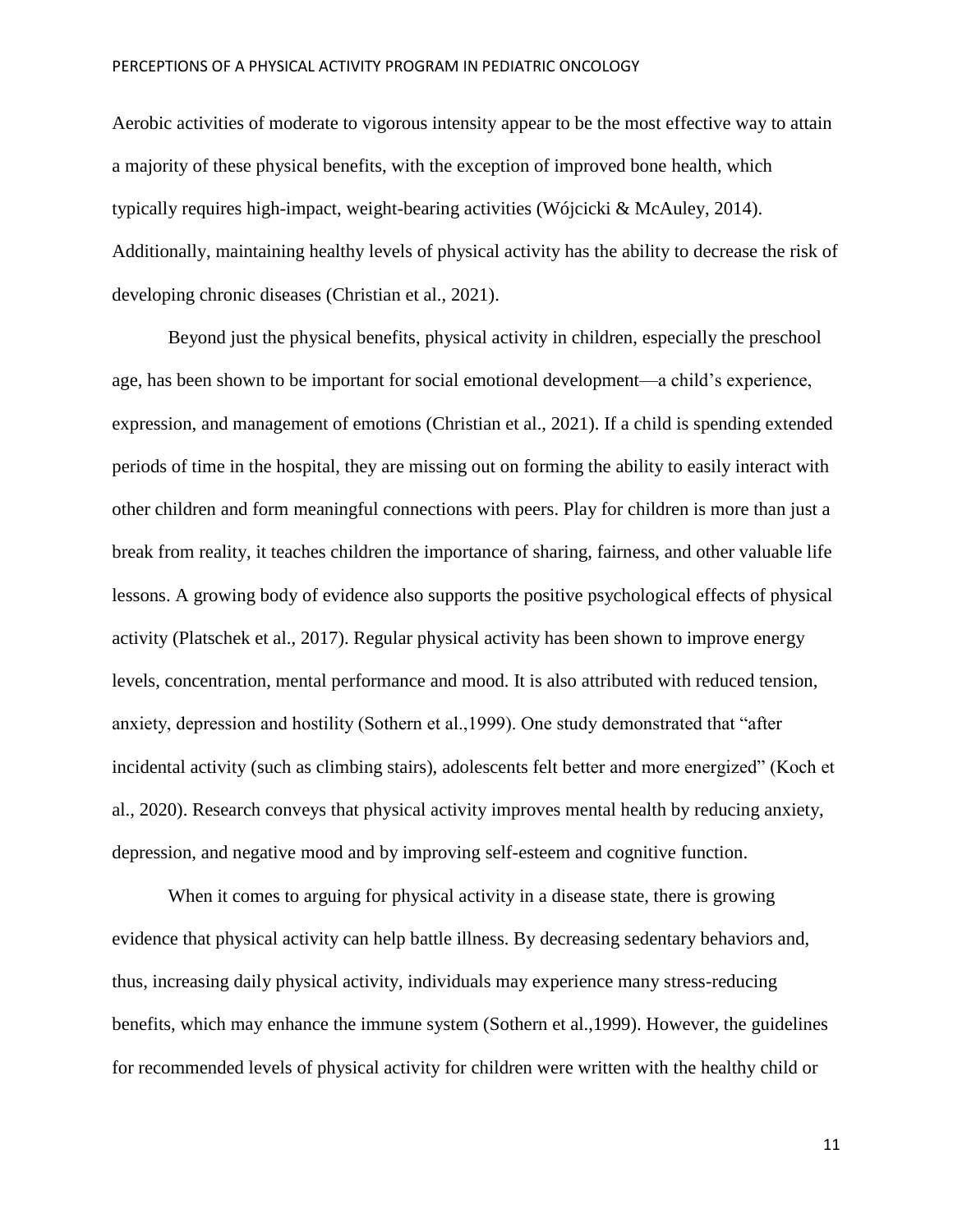adolescent in mind and there are not many specifications for children with a diagnosis. When it comes to encouraging children with cancer to be physically active, the recommended guidelines must be changed and adjusted to meet each individual's condition and needs. It is also important to consider that young patients often adopt a sedentary lifestyle, either from limitations created by their disease itself or fear of potential risks (perceived or real) of exercise (Rowland, 2016). Although it is important to keep these children active, it is also important to recognize their fears and limitations and mood, keeping all aspects of their diagnosis in mind. The most important aspect of selecting a mode for children and adolescents is to find an activity that is enjoyable, with the duration and frequency dependent on the chosen mode (Downs, 2005). For example, if a patient loves playing soccer but hates running on the treadmill, then a reasonable solution would be to replace running on the treadmill with soccer playing so the patient can enjoy the prescribed movement. Similarly, going for a walk around the hospital could provide some physical activity for the patient without too much added stress.

#### **Physical Activity in Relation to Cancer**

Due to the positive impact of physical activity on emotional state, energy levels, and overall health, as determined by previous studies, it is important to investigate the impact of a physical activity program as a component of the inpatient treatment plan of pediatric cancer patients. Furthermore, impaired physical fitness and its consequences, such as reduced cardiopulmonary function, decreased muscle strength, and fatigue, have been reported during childhood cancer treatment (Platschek et al., 2017). Additionally, a meta-analysis of several studies indicates that patients experience a decrease of physical activity during treatment, and this physical inactivity persists even after treatment has ended (Winter et al., 2009). This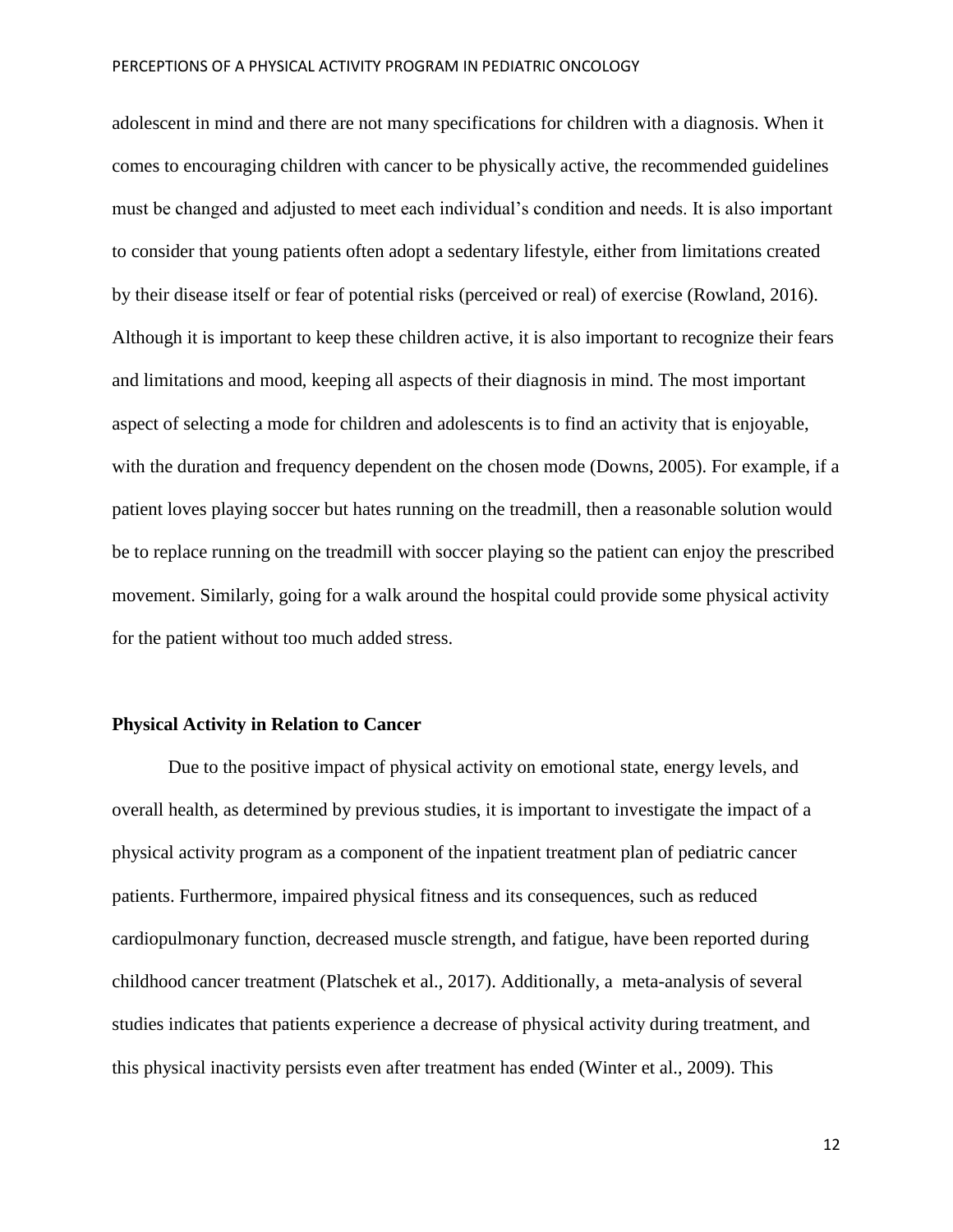continuation of inactivity would suggest that implementing an activity program during treatment could have a positive impact in this area. Although there is research promoting physical activity in the treatment plans for several types of cancer across various populations, there is a scarcity of research within the adolescent and pediatric populations.

Studies have found it necessary to encourage patients to engage in physical activity during and after treatment for cancer in order to prevent negative health and mood effects. Various studies have shown that "reduced physical activity is highly probable in patients during and after treatment" (Winter et al., 2009). In prior studies that focused on acute lymphoblastic leukemia (ALL), eleven investigations found that most patients did not meet activity recommendations. While the cause for most reported reductions in physical activity is treatmentinduced, there are numerous factors that influence the level of physical activity in survivors (Winter et al., 2009). These studies did not review only pediatric patients but any and all types of patients that had received a diagnosis of acute lymphoblastic leukemia. They also focused primarily on physical activity post treatment instead of during the patient's stay in the hospital.

Children with Acute Lymphoblastic Leukemia are at increased risk for low bone mineral density (White et al., 2005). It has been shown in past research that exercise in children increases bone marrow density. Thus it makes sense to assume that increasing physical activity in pediatric cancer treatment will result in increased bone marrow density (White et al., 2005). This article encourages clinical researchers to work with exercise professionals to enhance patient adherence and compliance.

In a trial consisting of breast cancer survivors, a multicomponent physical activity program (BEAT) showed significant effects on decreasing fatigue, depression, and anxiety (Rogers et al., 2017). The intervention utilized here (BEAT) included 12 exercise sessions led by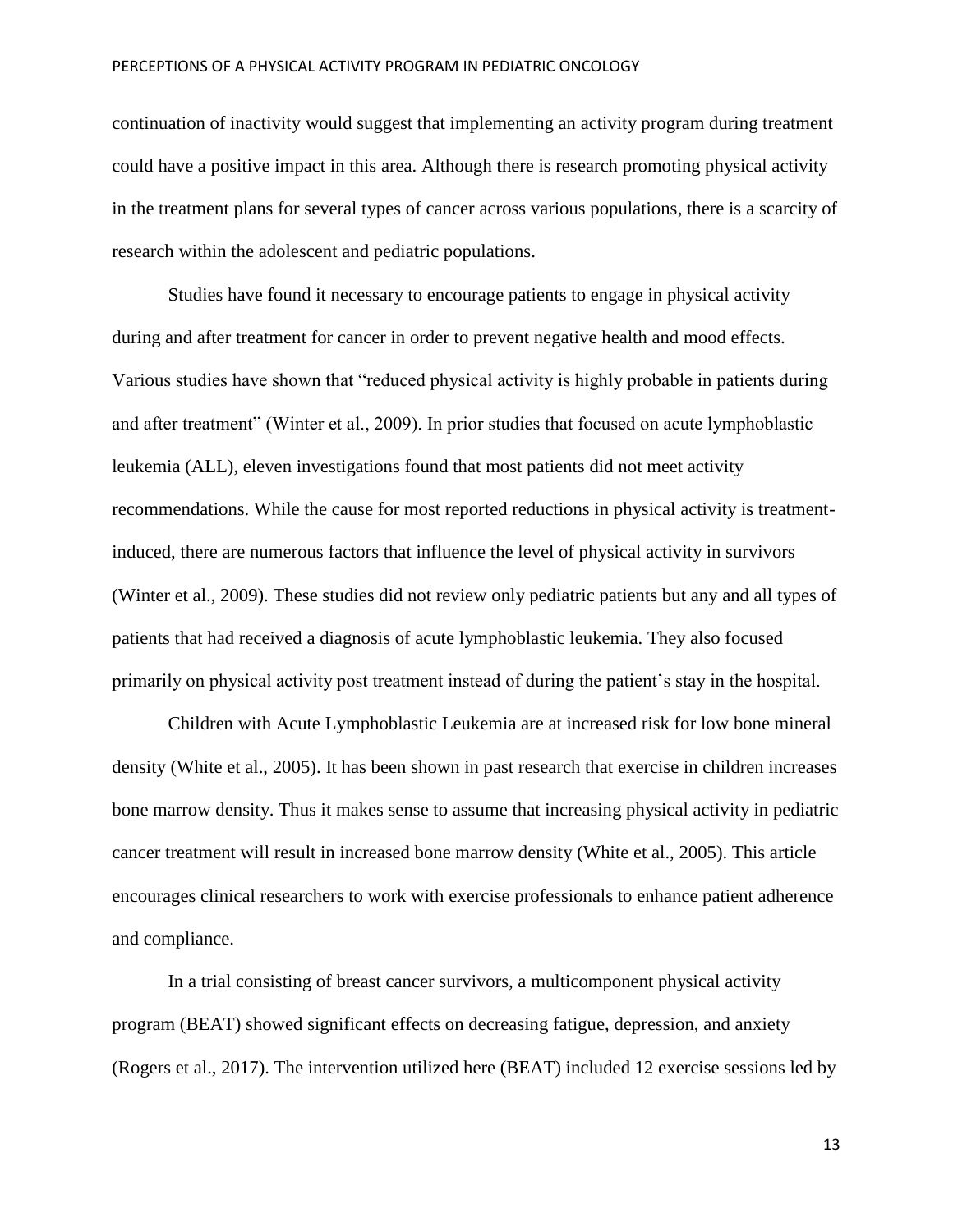an exercise specialist spanning the first 6 weeks and led to an unsupervised home‐based program during the last 6 weeks. Although the exercise sessions were unsupervised towards the conclusion of the intervention, face‐to‐face update counseling sessions were still held with the exercise specialist every 2 weeks in order to maintain accountability and support (Rogers et al., 2017). This study is significant because it demonstrates that for cancer survivors, physical activity can do serious good in increasing the mood and mental wellbeing of patients. It allows the researchers to hypothesize that introducing a similar intervention in pediatrics or during treatment rather than following treatment, would similarly result in positive benefits. However, further research is necessary to implement such a program into common practice.

In a program designed to restore and improve the physical well-being of women living with breast cancer as they undergo chemotherapy or radiation treatments, a 12 week exercise intervention resulted in participant reported satisfaction, decrease in fatigue levels, a higher quality of life and physical fitness (Leach et al., 2014). The benefits that came out of the intervention during treatment is what makes this article relevant to the current course of research. It is an example as to how physical activity during chemotherapy leads to better quality of life. More research is necessary to apply this information to other types of treatment but as there were no adverse effects of physical activity during treatment it is a study that backs up the desires of the current research.

A common treatment for various types of leukemias is hematopoietic stem cell transplantation (HSCT). Recent meta-analytic evidence indicates that physical activity attenuates the functional decline of children and adolescents with cancer in general but particularly in HSCT recipients (Morales et al., 2020). Specifically, and most importantly in regards to this study, a moderate-intensity supervised exercise intervention performed during inpatient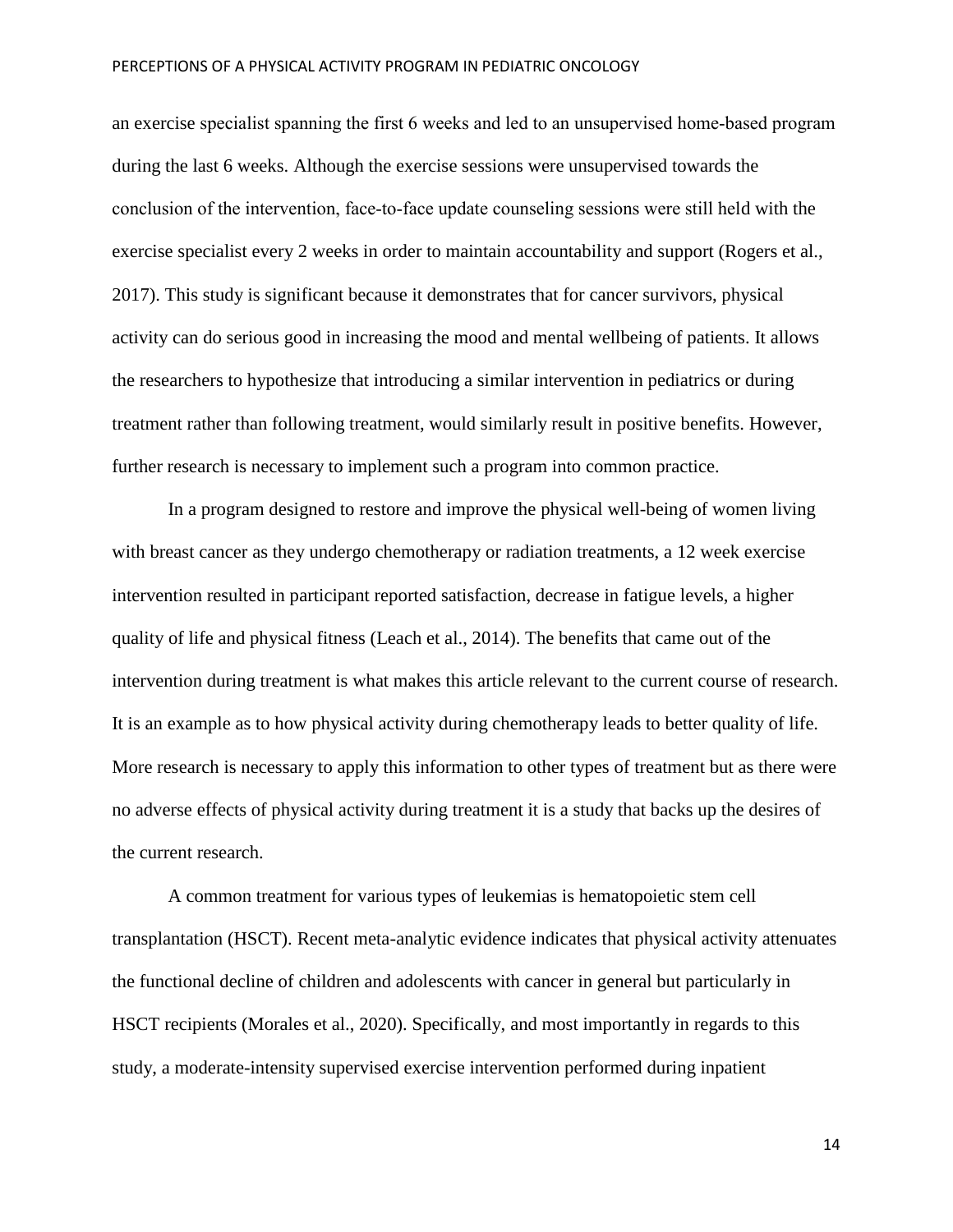hospitalization appears to be safe for children and adolescents undergoing HSCT (Morales et al., 2020). If a physical activity program is safe during stem cell treatment, and has benefits of decreased stress and improved mood, then it leads to questions as to whether this type of combined program would be beneficial for more pediatric patients.

There is increasing evidence that regular physical activity can improve the overall health, functional capacity, and quality of life both for children with cancer and older survivors of cancer (San Juan et al., 2010). This study effectively indicates that physical activity programs in the treatment plans for pediatric cancer are necessary.

An emphasis is placed on the need not only for an exercise program but specifically one that is sustainable enough to continue providing long term benefits after that conclusion on cancer treatment. During one five year study, 32 pediatric patients and 14 siblings, all between the ages of three and eighteen, for six to eighteen months participated in an exercise program consisting of endurance, strength, coordination exercises, as well as relaxation and cooperative games and were offered once a week for 45-60 minutes (Daeggelmann et al., 2018). There were no serious negative effects of the exercises and the majority of participants remained physically active following the completion of the program, however, it is mentioned that "reintegration into non-cancer-specific PA must be improved" (Daeggelmann et al., 2018). It might also be more effective to decrease the length of the session and instead hold multiple sessions throughout the week.

Another study at the Yale Pediatric Hematology-Oncology Clinic asked patients and parents to complete a 10 minute survey discussing barriers, preferences, and beliefs surrounding physical activity in childhood cancer. This study found that the most common barriers to physical activity were fatigue, shortness of breath, lack of motivation, and lack of time (Ross et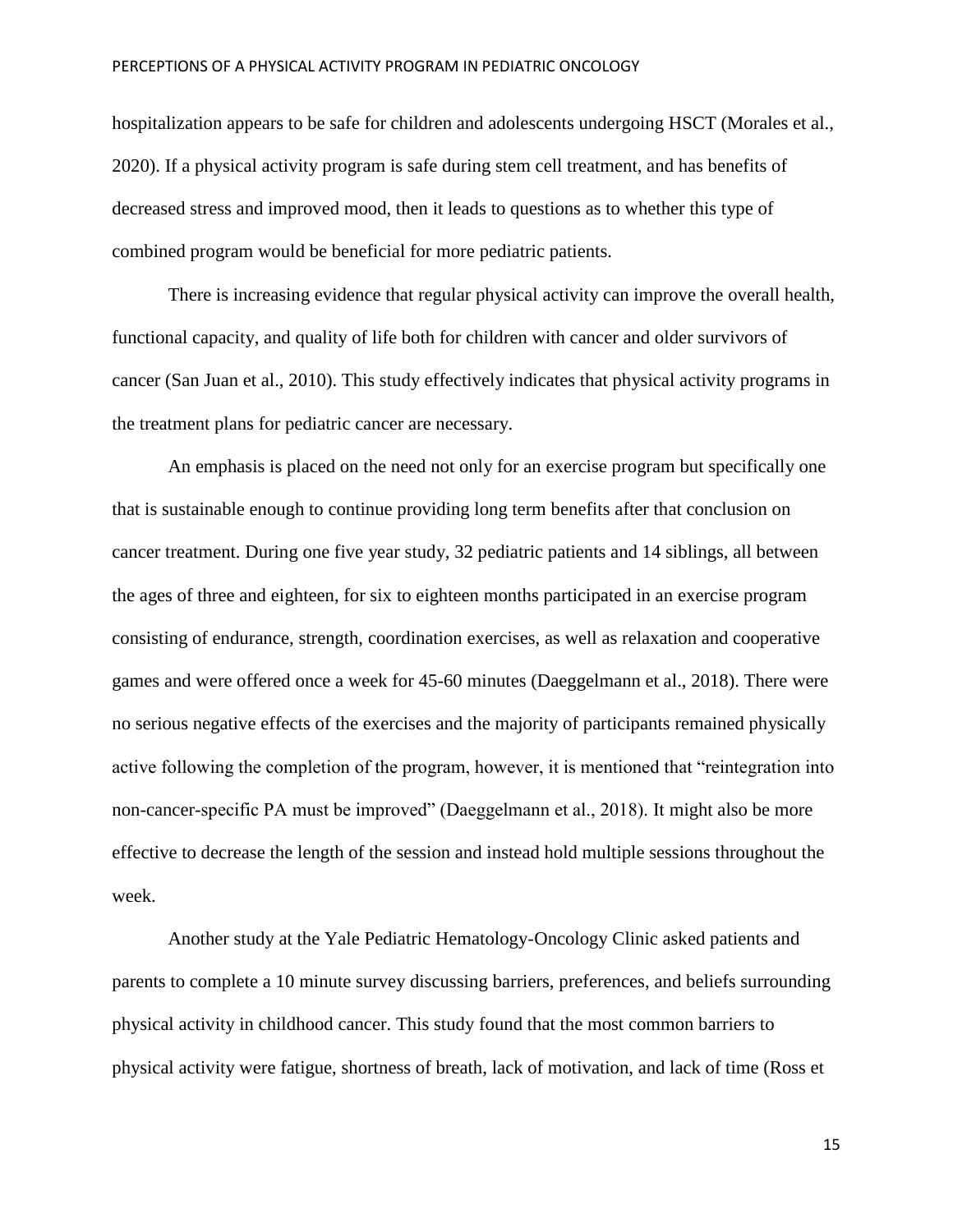al., 2018). This study provides a stepping point of how to plan future programs so that these barriers can be overcome or avoided all together. Including physical therapy into a patient's daily routine can take some work but could also prove very effective. The study also asked patients what types of physical activity they preferred. The majority of patients endorsed walking over biking and prefer biking over jogging, dancing, or basketball (Ross et al., 2018). They were ranking these activities on a survey which leads to the question if an open ended question where participants could write in their own activities would result in a different conclusion. It is important to make sure that patients are participating in activities that they enjoy as this will result in them sticking to their program for longer.

A four-week inpatient rehabilitation program consisting of land based and aquatic exercises, as well as hippo-therapy, showed immediate and sustainable effects on psychosocial well being and the potential of physical activity to be related to general recovery (Müller et al., 2016). In comparison to the previous study that took place during treatment, this program took place seventeen months after cessation of acute medical treatment. However, it also demonstrated that for individuals aged four to eighteen years with leukemia, lymphoma, brain tumor, or sarcoma, physical activity provided considerably more positive benefits than negative consequences, promoting the concept that exercise provides relief from cancer symptoms. This article also mentions the scarcity of research promoting physical activity during the acute stages of treatment and it is for this reason they instead focused on rehabilitation following the cessation of treatment (Müller et al., 2016).

Patient participation in treatment plans is encouraged by finding "a child's strengths and emphasizing them so that they can achieve all that they dream" (Anderson, 2018). In other words, the activities should be adaptable to each patient. Professionals should engage in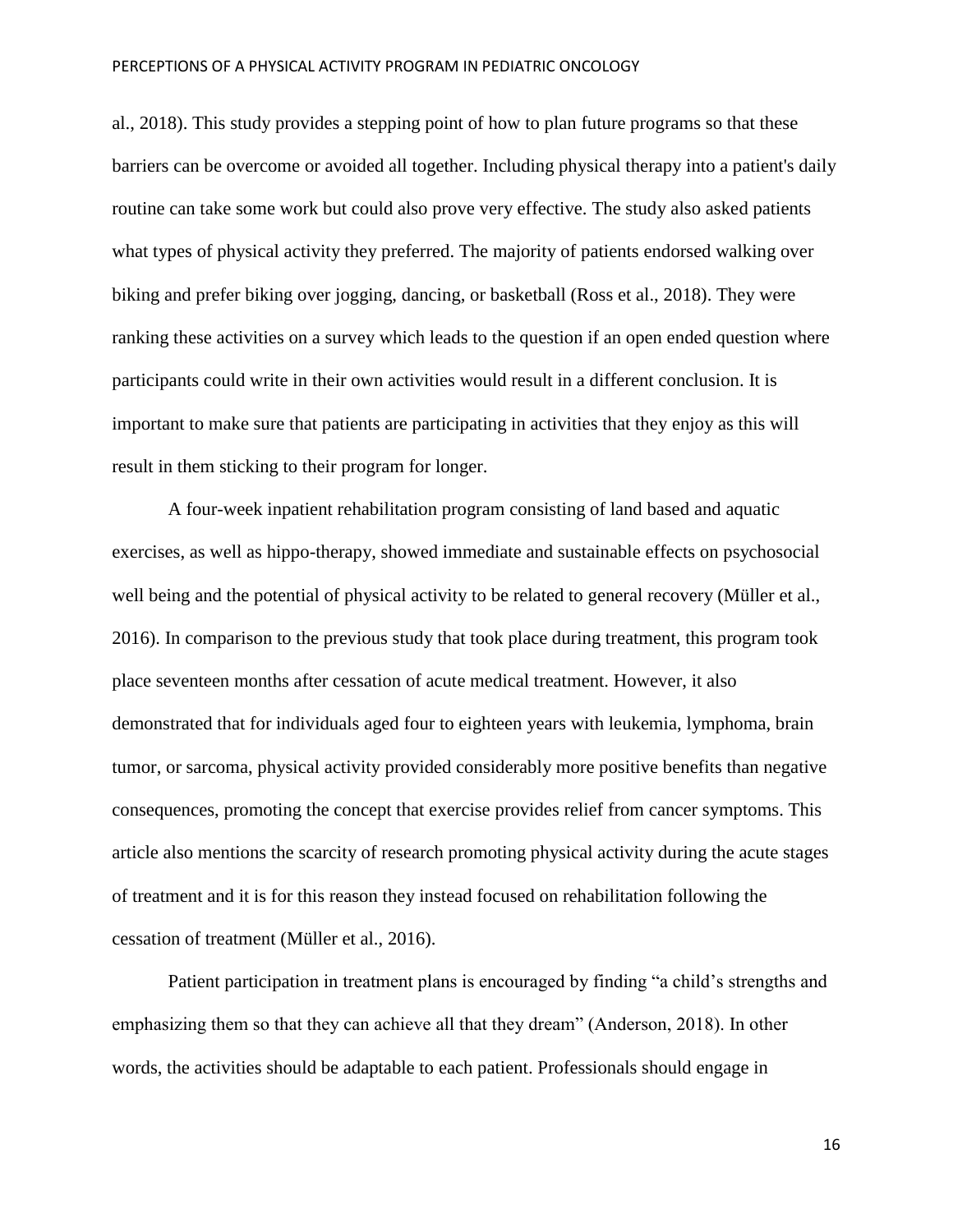children's "playful and ambivalent" behavior in order to better understand how to interact in shared therapy (Bjorbaekmo et al., 2018). By involving the patient in the creation of the program, they are more likely to adhere to it. Another study discussed the positive effect of a computer-based exercise intervention on mood in a population of inpatient and outpatient pediatric patients with cancer (Platschek et al., 2017). If children are used to playing video or computer games at home, introducing a physical activity program that is based on a computer program could also increase adherence.

Another article claims the introduction of a physical activity program should not be done at the beginning of treatment due to the fact that the child and family need time to adjust to the diagnoses before being able to respond to physical activity interventions (Cox et al., 2017). The emotional state of the patient is important to consider when introducing a physical activity program because although increased physical activity generally boosts patient mood, it can potentially increase stress. Although it is commonly believed that the sooner treatment or intervention begins the better the outcome, this may not always be the case. In some instances, it may be more beneficial to ease the patient into the physical activity treatment. Finding the perfect time to start encouraging physical activity is easier said than done. Start too late and the child may already be feeling the effects of inactivity, start too soon and there may be low adherence as the child grows weaker. Despite these reservations, it is believed that by starting physical activity programs earlier, the child will become used to getting up and being active every day and this will reduce inactivity.

In an alternative argument, a study at another children's hospital argues that physical activity should be initiated in the initial shade of treatment even though this is often considered the most intensive stage. The physical activity should be performed not only in the patients'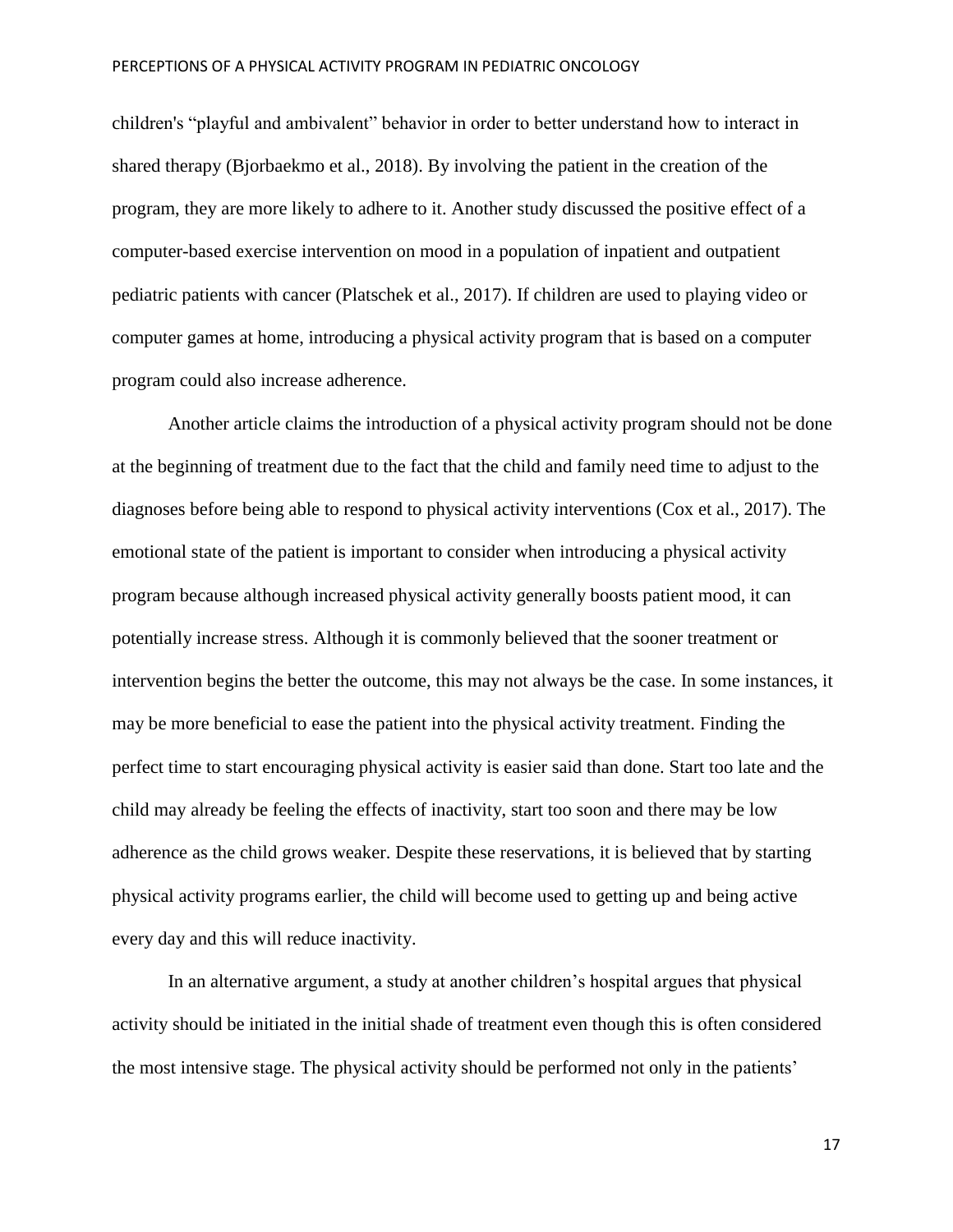room expanding their surroundings to include the corridors of the department or a nearby gym. This article also argues that adding a sports room to the oncology wing of a hospital could result in greater adherence to a physical activity program (Revon-Rivière et al., 2021).

Another point of concern is the lack of standard procedures regarding exercise programs. As there is not set practice, every program is slightly different which makes comparing results and outcomes more difficult. Further, information regarding effective approaches to taking evidence and putting it into practice is limited (Cormie et al., 2017). There are more programs attempting to reach the general population in regards to effective education of the benefits of physical activity programs in cancer treatment. One such program in the "Life Now Exercise" which provided evidence-based exercise medicine to participants. Full benefits and drawbacks of this program have not yet been analyzed but the practice has been set in motion and they fully explore the potential benefits of a generalized information program (Cormie et al., 2017).

The general consensus in past literature concludes that physical therapy is safe in oncology patients and it provides therapeutic interventions that may mitigate loss of function and disability. The importance in any fitness or physical activity program lies in assessing each patient individually in medically supervised settings and adjusting the program in accordance with any observations (Maltser et al., 2017).

## METHODOLOGY

The most effective way to assess the potential benefits of including a physical activity program in oncological treatments is to conduct an experimental study using patients as participants and asking them to complete various amounts of physical activity throughout the treatment period while measuring specific outcomes pertaining to endurance, strength, and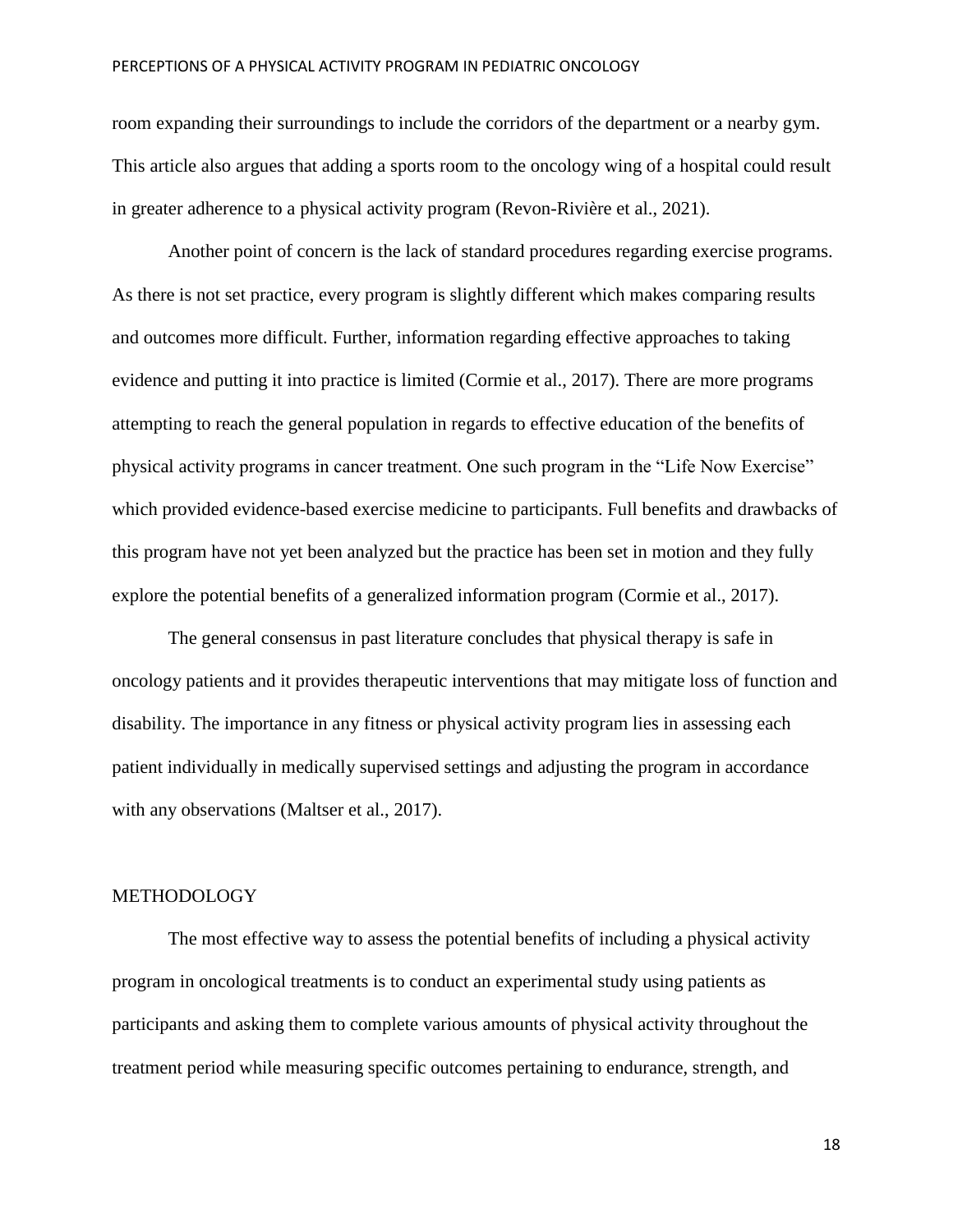emotional/mental state. However, access to oncology patients is understandably limited. As the surging COVID-19 pandemic spread across the world, immunocompromised individuals were protected, exposure to external forces was limited, and precautions were taken as to not put the patients at further risk. Further, as the researcher does not have experience creating physical activity plans, creating a program and asking participants to follow it would lead to questions regarding the credibility of the proposed program. Therefore, this study focused on current opinions of the benefits and drawbacks of a physical activity program in the treatment plan of pediatric cancer. At the outset of the study doctors, nurses, and physical therapists were contacted with invitations to be interviewed regarding their opinions surrounding the inclusion of a physical activity program in pediatric oncology treatment plans. Parents were also contacted through support groups in order to determine the lived experience of someone directly involved with the child. The list of hospitals contacted comprised the top five pediatric oncological hospitals in the United States and five other randomly chosen hospitals from an alphabetical list of hospitals across the United States with pediatric oncology departments. Multiple hospitals with varying degrees of oncological programs were contacted as not every hospital has a physical activity program included and perceptions of hospitals from multiple sides of the spectrum was desired. It was important to interview care providers from different type of hospitals as some hospitals are specifically children's cancer hospitals (or children's hospitals with specific cancer programs) while other hospitals are not primary children's cancer facilities. Despite contacting multiple individuals from each hospital, no response was received. It was then decided to reach out to individuals belonging to professional organizations under the branches of oncology and physical therapy. Through the entire process over fifty individuals were contacted and two interviews were conducted. In the interviews, open ended questions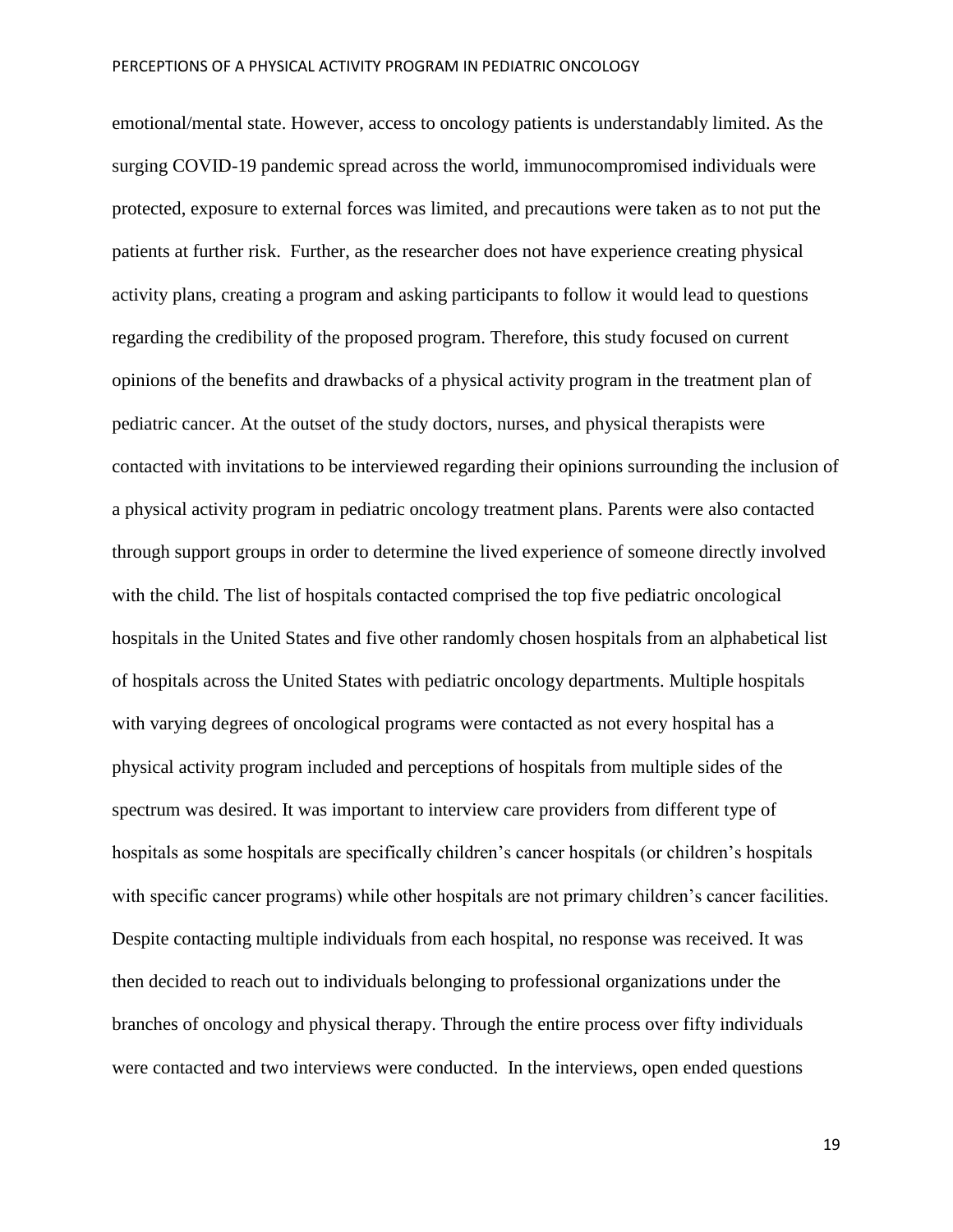regarding the individual's perceptions of the inclusion of physical activity programs in pediatric oncological treatment plans were asked. These questions and a complete transcript of the outreach scripts and informed consent forms for the professionals and families can be found in Appendix A through Appendix B.

For the purpose of this study, children are defined as anyone who is under the age of eighteen, at which point they are no longer legally dependent on their parents or guardian. It should also be noted that for this study the term parent is used to describe any person with guardianship over the child, not just the biological parents.

All potential participants were contacted either via email and phone call and asked to sign and return the consent form (Appendix A3) if they were interested in participating. Once consent was obtained and the interview scheduled, the researcher engaged via Zoom. The interview was recorded for later transcription and throughout the interview notes were taken. These interviews consisted of a series of open-ended questions which can be found in Appendix B1 and B2, as there are different questions for healthcare professionals and for parents. Once the interviews were transcribed, they were read by two people (the researcher and the advisor) independently to determine if consistent themes exist. The two separate reviews were compared for consistency and consolidation. Consistent themes were further analyzed for their relevance to the implementation of physical activity programs during inpatient cancer hospitalizations. Because only one interview was conducted, it was compared to previous research and used as a first person testimony of the benefits of physical activity programs when used in pediatric oncological treatment programs.

When it comes to comparing the interview to the existing research it is important to find similar themes between the results of the research and the interview. By identifying these themes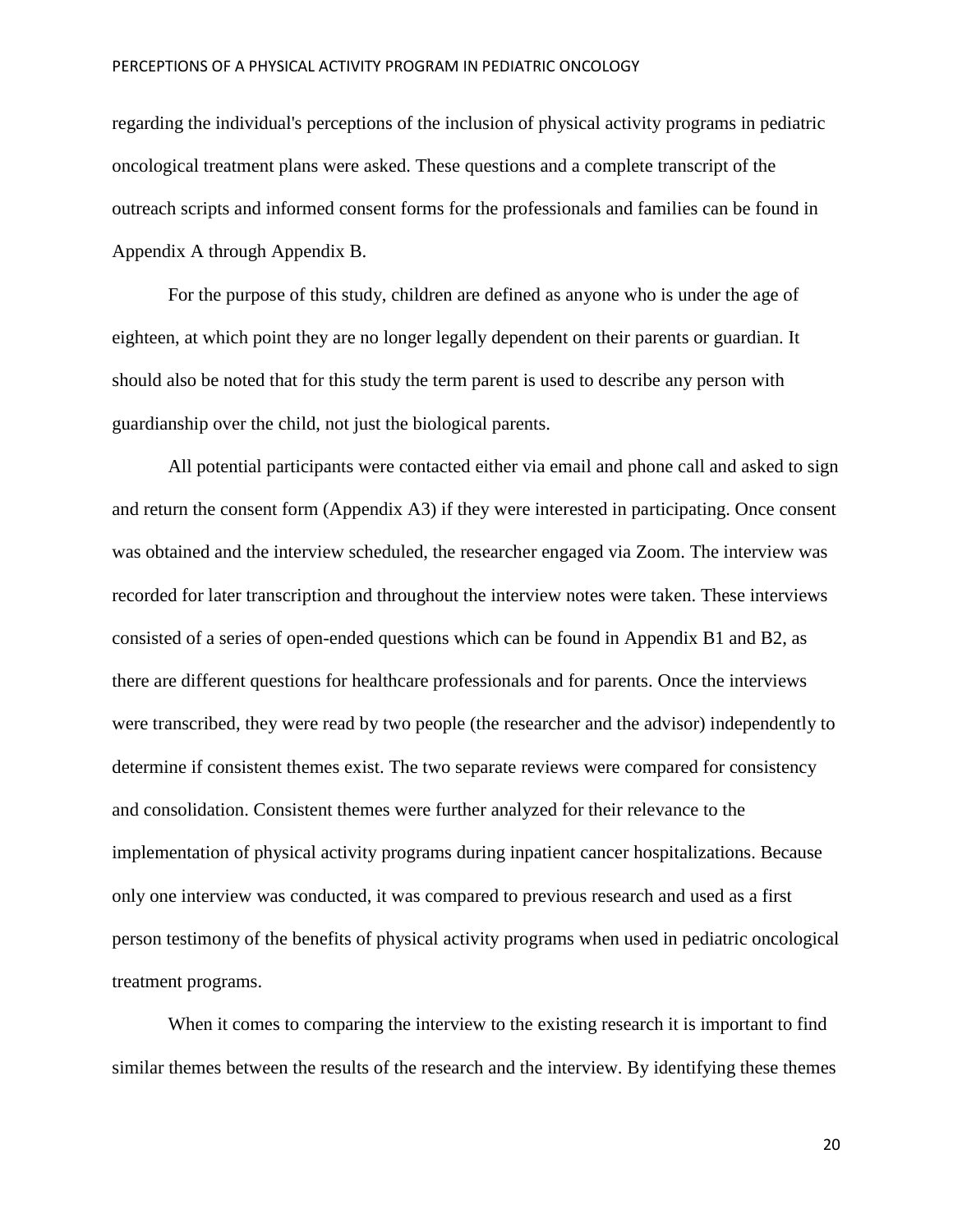a conclusion can be drawn as to whether there is generally a positive call for implementing research into more areas of oncological treatment.

## RESULTS

It has been theorized that physical activity would result in positive outcomes for the patient, as long as the physical activity is done in moderation, if the therapist is seeing signs of fatigue or pain, they should stop until the patient is recovered. This study explored the experiences and opinions of health care professionals regarding the impact of physical activity programs implemented during inpatient cancer treatment for children. This study also delved into past research surrounding this topic and compared results in order to reach a common consensus regarding the effects of a physical therapy program.

In interviews with physical therapists working in children's hospitals, the effectiveness of physical activity in cancer treatment programs became evident. The idea that every patient is different and as such treatment should be adjusted is a common theme across previous studies as well as this one. This is important because regardless of whether the individual is in a disease state or not, the amount of physical activity needed and how this should be fulfilled varies for each individual.

A key point emphasized in the first interview that was not seen as much in previous research is that maintenance of physical fitness levels should be an important aspect of treatment. In the interview the physical therapist emphasized that there should be no more allowing patients to lay in bed but rather encouraging them to get up, even if it's just to move to the chair and then back to bed. The therapist also mentioned that patients that were able to maintain previous levels of strength and endurance had better oncology outcomes. There was an emphasis placed in the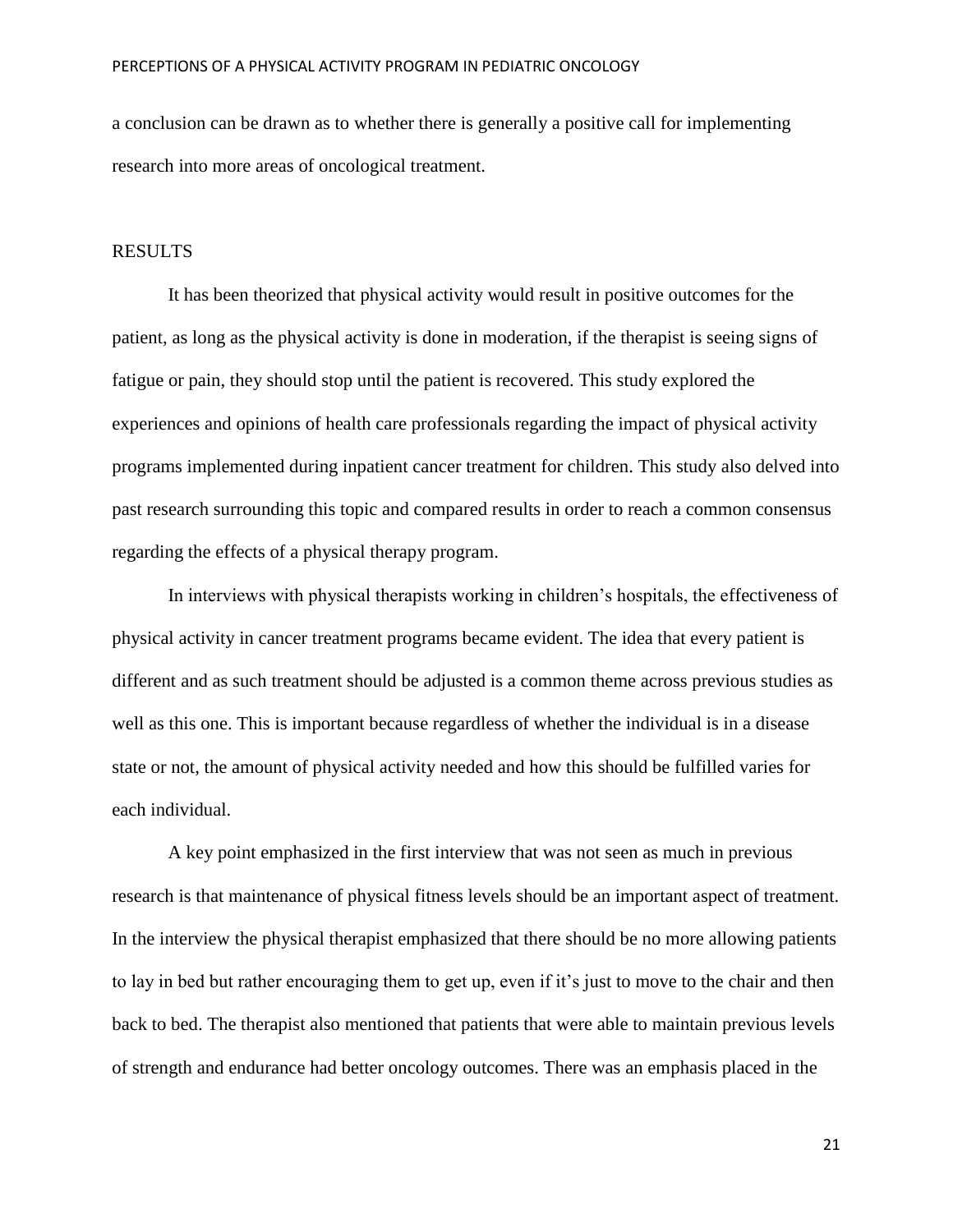interview that at 100 days post stem cell transplant, patients that had maintained 75% to 100% of their previous levels of physical fitness, as indicated by their outcome measures, were better able to return to normal life following treatment. The second interviewee also emphasized the idea that children that are exposed to physical activity and rehabilitation during treatment experienced fewer deficits after their stay in the hospital has ended. Similarly, there was maintenance of endurance and cardiorespiratory health.

It was also mentioned in both interviews that when patients are returning home in similar physical fitness levels, then there is less of a gap between the end of their treatment and their return to pre-diagnosis activity. Additionally, it was pointed out in the first interview that being able to walk out of the hospital after treatment had a positive psychological effect compared to students that left the hospital in a wheelchair or in their parents arms. The second interview agreed with this as it emphasized the importance of maintaining what the patients have. This means they are not focused as much on making new gains but rather on not losing the fitness levels at admittance.

A concern discussed by past literature is whether physical activity is safe during treatment. When posed this question, the first interviewee explained that before the program starts there is extensive review of the patient's medical history and if at any point the patient or patient's family expressed that they no longer wanted to engage in the physical activity, then the program was stopped and re-evaluated in terms of that particular patient. Many concerns can be eliminated through re-education. It was explained that for such a program to be successful, the patient, families, and sometimes even medical staff need to understand that it is ok and safe for the patient to be moving around. The second interview emphasized that one way to ensure safety is by being another eye. The therapists are part of the medical teams and as such they are able to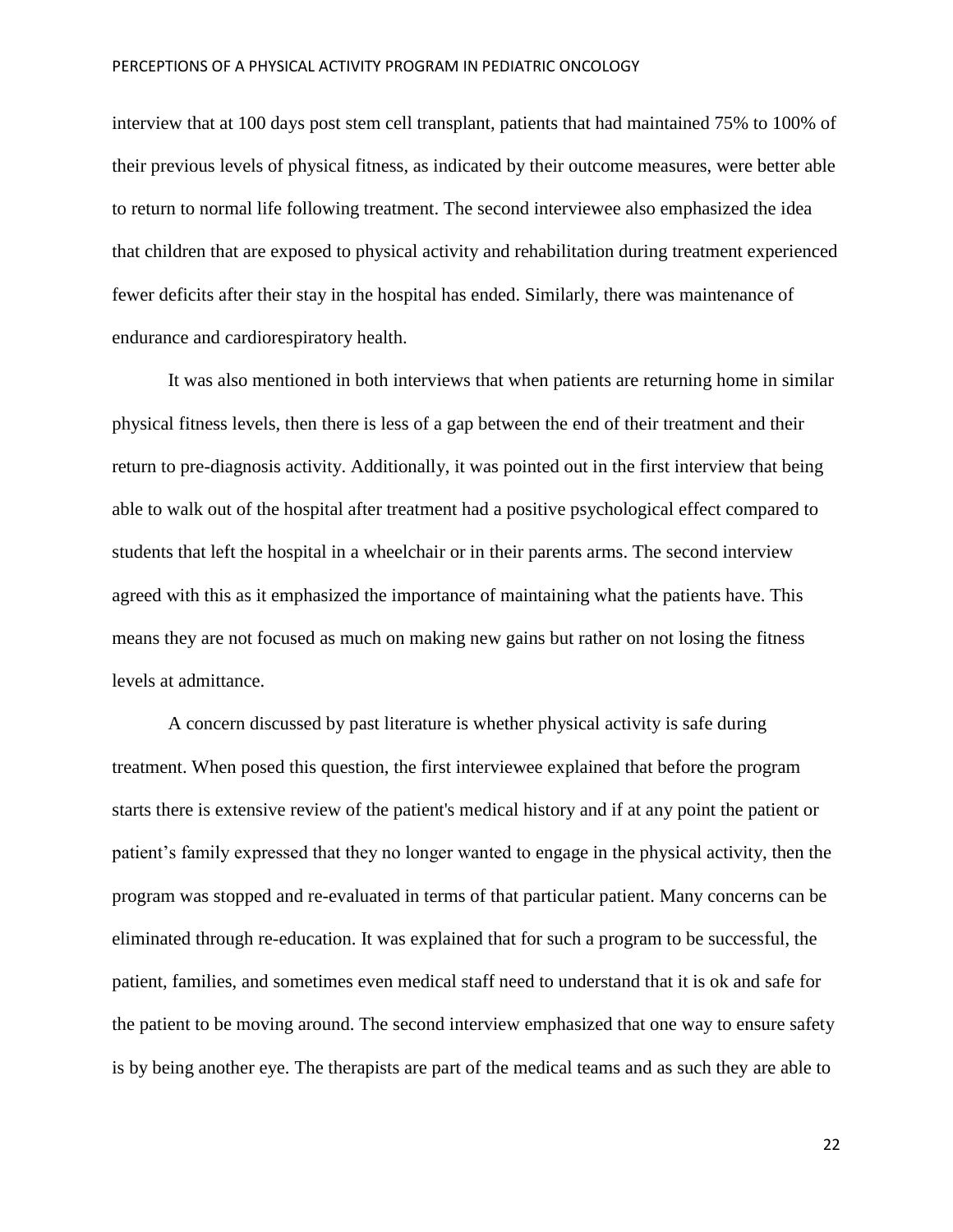see the patient through another perspective. They may be able to notice physical changes that the primary oncology doctors did not notice. It can be argued then that having physical activity as part of the patient treatment plan improves patient care.

The second interview further emphasized the usefulness of physical activity in cancer treatment. It was explained that throughout the oncology treatment program, baseline measures and evaluations were taken to trace changes over the course of treatment. Where this interview differs from the previous one is that they have a gym on site that they can take patients too if they are feeling up to more intensive exercise. Previous research also mentioned that having a gym on the treatment floor would be effective in maintaining compliance levels with the physical activity program.

Neither interviews expressed any major concerns given by families or professionals. The only noted challenge was the reluctance of parents to allow exercise during their children's stay in the hospital. However, he first interview further explained that by working with the families, this issue could be easily resolved.

## DISCUSSION

The majority of research surrounding the effects of physical activity on survivors of other types of cancer and the research surrounding physical activity levels in pediatric cancer patients in combination with interviews with pediatric oncology physical therapists promote the inclusion of a physical activity program—especially one that focuses on maintenance of previous levels of physical fitness rather than increasing physical fitness. However, in order to effectively establish the habit of maintaining physical fitness levels in pediatric cancer patients, there must be a culture change on the oncology floor.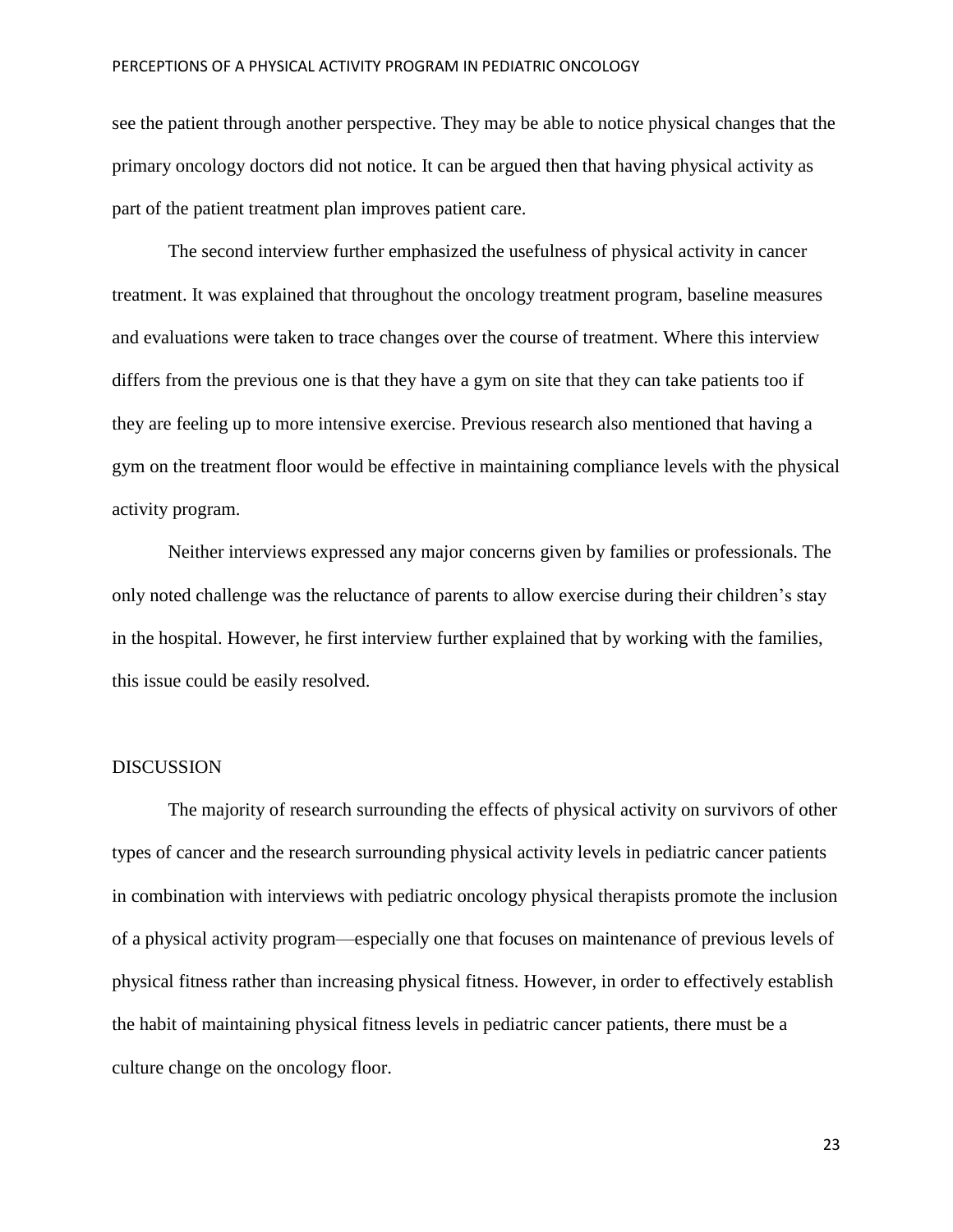It is, of course, important to consider that every patient and case is different and as such, what works for one patient might not work for another. Previous research and recent interviews demonstrate the benefits of physical activity programs across various types of cancer, emphasizing that they should be implemented on a case by case basis. Another important aspect to consider is that there is a pre-existing understanding that when a person is sick they should lay in bed and rest; this needs to be reframed, since while rest is good, so is physical activity. Encouraging patients and families to change this culture and instead become more active during their stay in the hospital could change outcomes.

Physical activity and rehabilitation programs in acute care facilities are also potentially limited by the funding allowing for staff or locations necessary for a program. The second interview mentioned taking patients to the gym for physical activity, however, not all facilities have a gym that can be used for these purposes, so the patients are limited to activities that can be performed in their room.

There was, both in previous research and the additional interviews, a lack of focus on the mood of the patient whilst undergoing physical activity at the same time as cancer treatment. In the first interview the therapist stated that since they did not work with the patients prior to admission they are not aware of the mood of the child prior to the start of the program. However, in comparison to when the program started, the patients they are working with now do seem to be happier. This is not an objectively measured value but rather a reflective perspective on the mood of the patients.

When looking into past research there is a comparison between cancer survivors that are seeing a decrease in fatigue and depression levels while engaging in physical activity. However,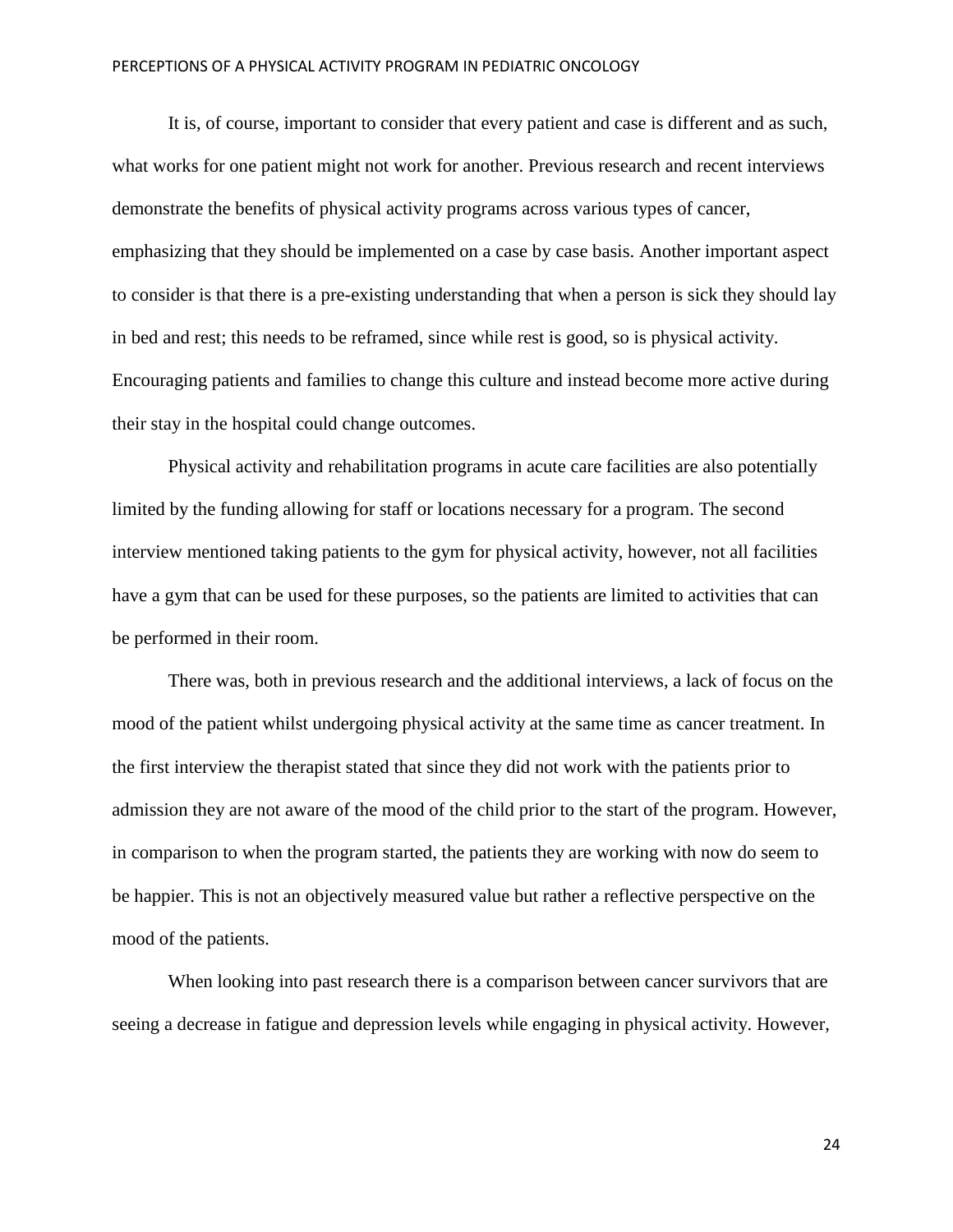not many of the research articles involving pediatrics have delved into fatigue and depression and very few of the articles looked into emotional well being of patients.

Further, although there is a general consensus that physical activity is in fact good for patients undergoing cancer treatment, there is not a complete agreement as to what approach and method this exercise should be implemented. Implementation strategies vary across each research article and the therapist interviewed also stated that it is hard to know how much physical activity and in what mode the physical activity should take place. Although it would be beneficial to have a standard of practice, it should be understood that every individual is different and any standard of practice should be adapted for every person.

## **Limitations**

An aspect to consider when generalizing the interview responses is that the population size is limited in both size and area of expertise. From the over fifty individuals contacted, two participants were interviewed. Professionals' names were easy to find because they are not protected under confidentiality and contact information can often be found on hospital websites. In several instances, the researcher was able to contact the hospital and get an email sent out to the entire oncology or physical therapy department. However, parents were harder to reach. The main strategy was to reach out to support groups, tell them the purpose of the study and ask them to share our contact information with families. This way it was up to the patient and parent to share their identity with us, however, no parents or patients reached out. When it became evident that there were going to be fewer than expected responses, the focus of the research shifted to focus more on past literature across a wide range of cancers rather than focusing only on pediatric cancers, specifically pediatric leukemia which was the original intention of the study.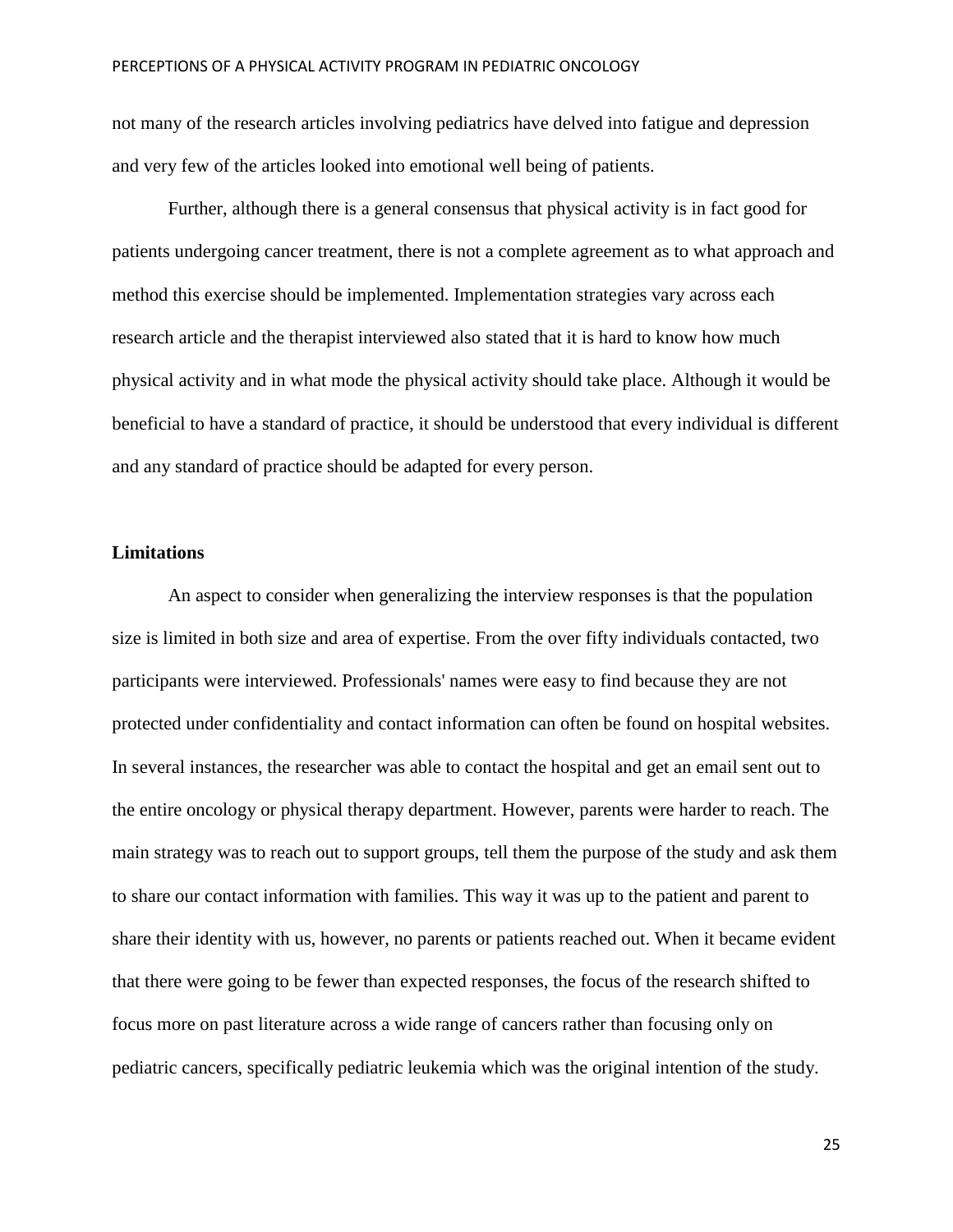The additional literature review allowed for identifying the proponents and the limitations to physical activity during treatment.

## **Areas of Future Study**

Exploring the experiences and opinions of those closest to pediatric cancer patients was intended to provide insight into the benefits and challenges of utilizing physical activity programs in oncology treatment. It is recommended that future studies delve deeper into the emotional and psychological benefits of physical activity in relation to pediatric cancer treatments. Further, because interviews with more individuals was not possible, future research can look more into perceptions of such physical activity programs as was the original intention of this study.

As affirmed by the majority of studies reviewed in this paper, exercise in pediatric oncology provides psychosocial, functional, and physical benefits (Wurz et al., 2019). This consensus in the literature means that delving even deeper into this area of study could result in children returning to prior activities at faster rates. It should be considered that although the results of the interviews are important it is two interviews with a focus on a very specific population group. However, many significant statements were made that can be reflected in previous research as well. This study as a whole has emphasized the point that just because you are sick doesn't mean you should only lay in bed. Physical activity is beneficial to improve physical, mental, and emotional state in healthy individuals as well as in patients currently undergoing treatment for cancer.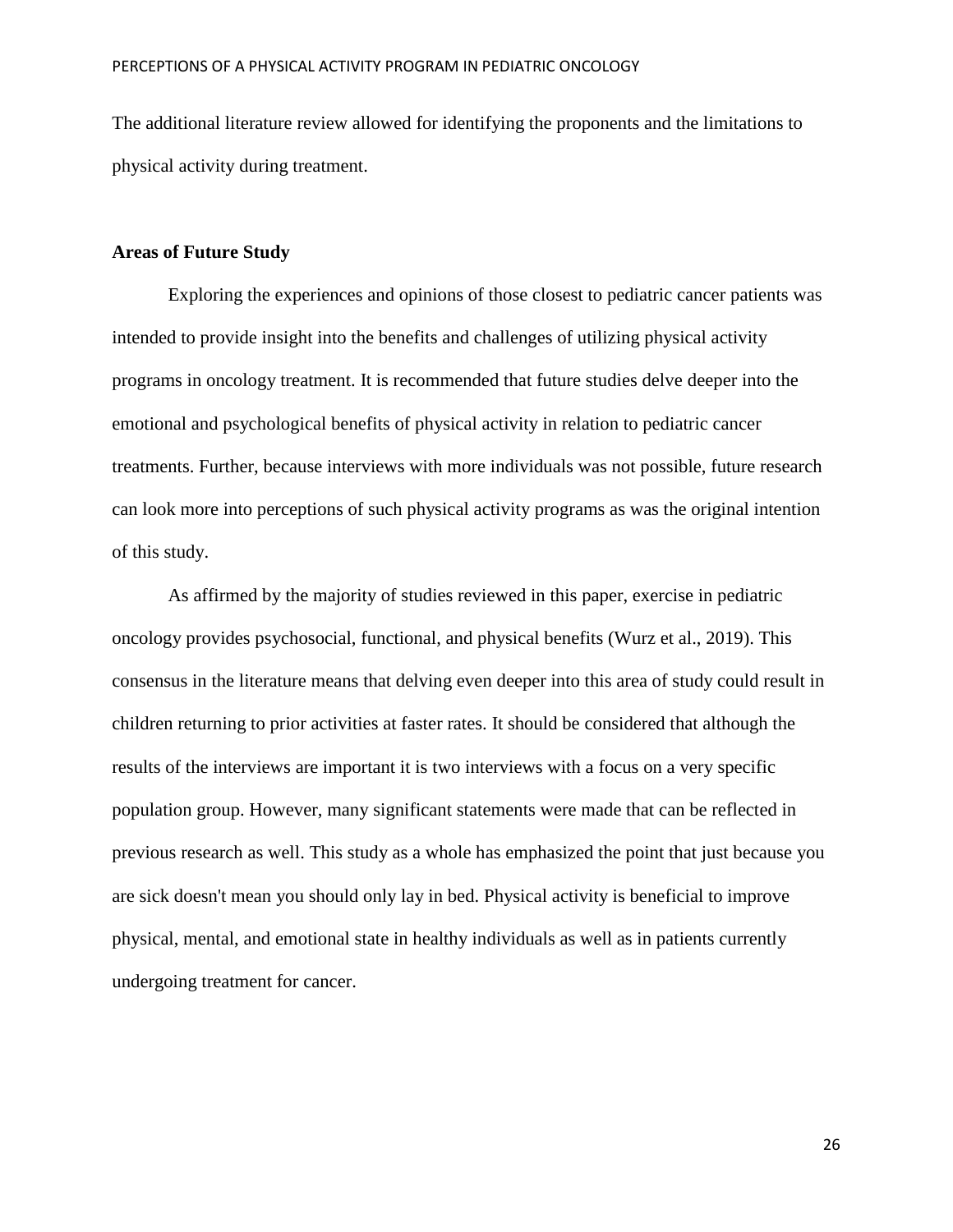## **REFERENCES**

- American Academy of Pediatrics. (2021). Preschool activity. Retrieved March 23, 2021, from https://www.healthychildren.org/English/healthy-living/growinghealthy/Pages/preschool-activity.aspx
- American Cancer Society. (2021). Cancer in children. Retrieved February 04, 2021, from https://www.cancer.org/cancer/cancer-in-children.html
- American Cancer Society. (2019, February 12). What is childhood leukemia? Retrieved February 14, 2021, from https://www.cancer.org/cancer/leukemia-in-children/about/what-ischildhood-leukemia.html
- Anderson, J. L. (2018). Enhancing Pediatric Participation. Rehab Management: The Interdisciplinary Journal of Rehabilitation, 31(3), 18-23.Retrieved February 22, 2021, from

https://libproxy.bellarmine.edu/login?url=https://search.ebscohost.com/login.aspx?direct =true&db=s3h&AN=129248026&site=ehost-live&scope=site

- Bjorbaekmo, W., Stendal Robinson, H., & Engebretsen, E. (2018). Which knowledge? An examination of the knowledge at play in physiotherapy with children. Physiotherapy Theory & Practice, 34(10), 773–782. https://doi.org/10.1080/09593985.2018.1423654
- Caspersen, C. J., Powell, K. E., & Christenson, G. M. (1985). Physical Activity, Exercise, and Physical Fitness: Definitions and Distinctions for Health-Related Research. Public Health Reports (1974-), 100(2), 126–131. http://www.jstor.org/stable/20056429
- Children's Hospital of Orange County. (2020, November 03). Physical therapy during cancer treatment. Retrieved February 22, 2021, from https:y//www.choc.org/programsservices/rehabilitation/physical-therapy-cancer-treatment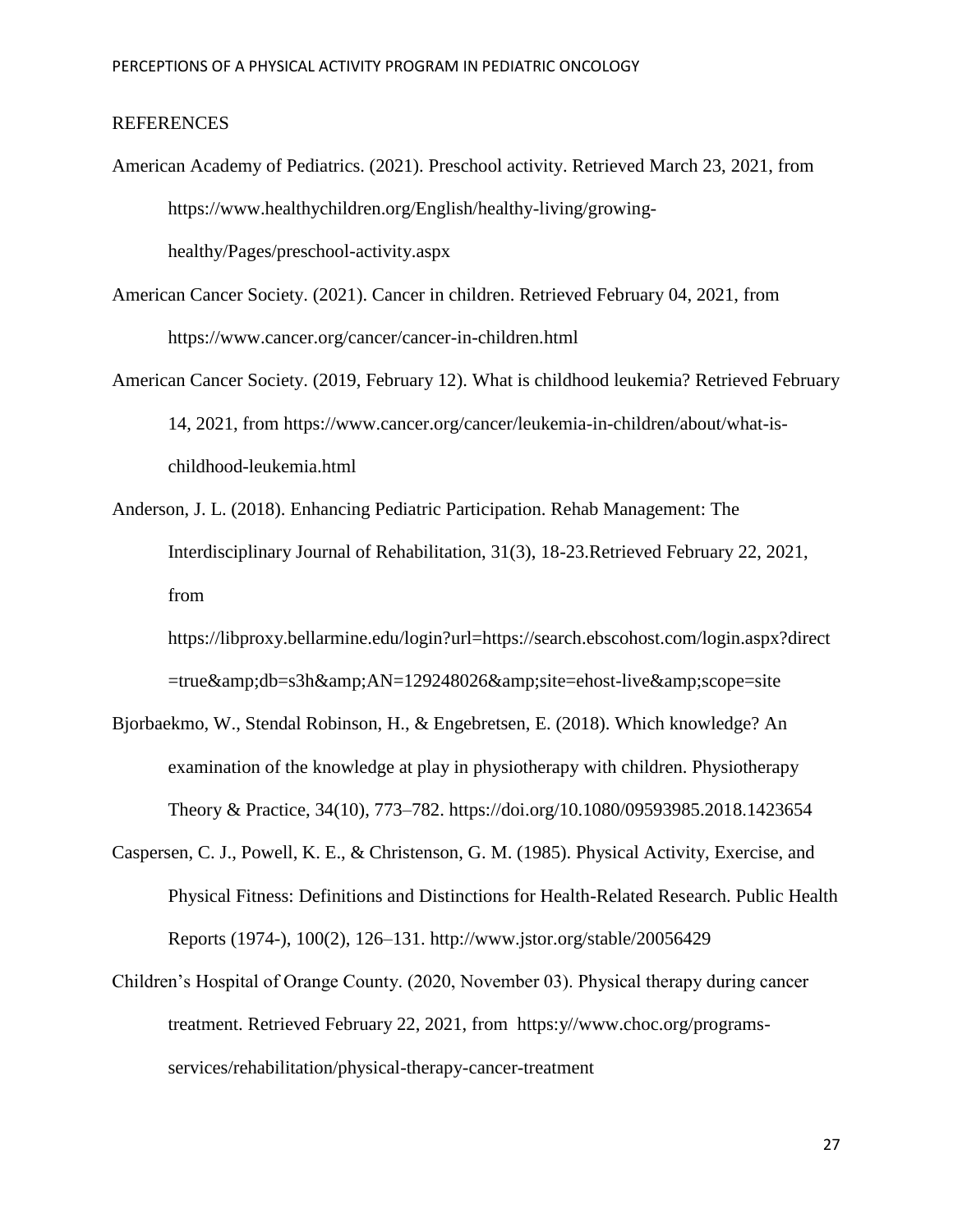- Christian, H. E., Lester, L., Al Marzooqi, M. K., Trost, S. G., & Papageorgiou, A. (2021). The Association Between Preschooler Physical Activity Duration and Intensity and Social Emotional Development: Findings From the PLAYCE Study. Journal of Physical Activity & Health, 18(7), 844–850.
- Cormie, P., Lamb, S., Newton, R. U., Valentine, L., McKiernan, S., Spry, N., Joseph, D., Taaffe, D. R., Doran, C. M., & Galvão, D. A. (2017). Implementing exercise in cancer care: study protocol to evaluate a community-based exercise program for people with cancer. BMC Cancer, 17, 1–10. https://doi.org/10.1186/s12885-017-3092-0
- Cox, C. L., Zhu, L., Kaste, S. C., Srivastava, K., Barnes, L., Nathan, P. C., . . . Ness, K. K. (2018). Modifying bone mineral density, physical function, and quality of life in children with acute lymphoblastic leukemia. Pediatric Blood & Cancer, 65(4). https://doi.org/10.1002/pbc.26929
- Downs AM. (2005). Pediatric physical activity and fitness. Cardiopulmonary Physical Therapy Journal (American Physical Therapy Association, Cardiopulmonary Section), 16(2), 12– 20. https://doi.org/10.1097/01823246-200516020-00003
- Daeggelmann, J., Prokop, A., Loesse, V., Otten, S., Maas, V., Bloch, W., & Oschwald, V., (2021). Implementing Sustainable Physical Activity Opportunities in Pediatric Oncology - Five-Year Experience of a Group-Based Exercise Program. / Implementierung eines dauerhaften gruppenbasierten Bewegungsangebotes für krebskranke Kinder und Jugendliche - Erfahrungen aus 5 Jahren. German Journal of Sports Medicine / Deutsche Zeitschrift Fur Sportmedizin, 72(5), 223–229.
- Koch, E. D., Tost, H., Braun, U., Gan, G., Giurgiu, M., Reinhard, I., Zipf, A., Meyer-Lindenberg, A., Ebner-Priemer, U. W., & Reichert, M. (2020). Relationships between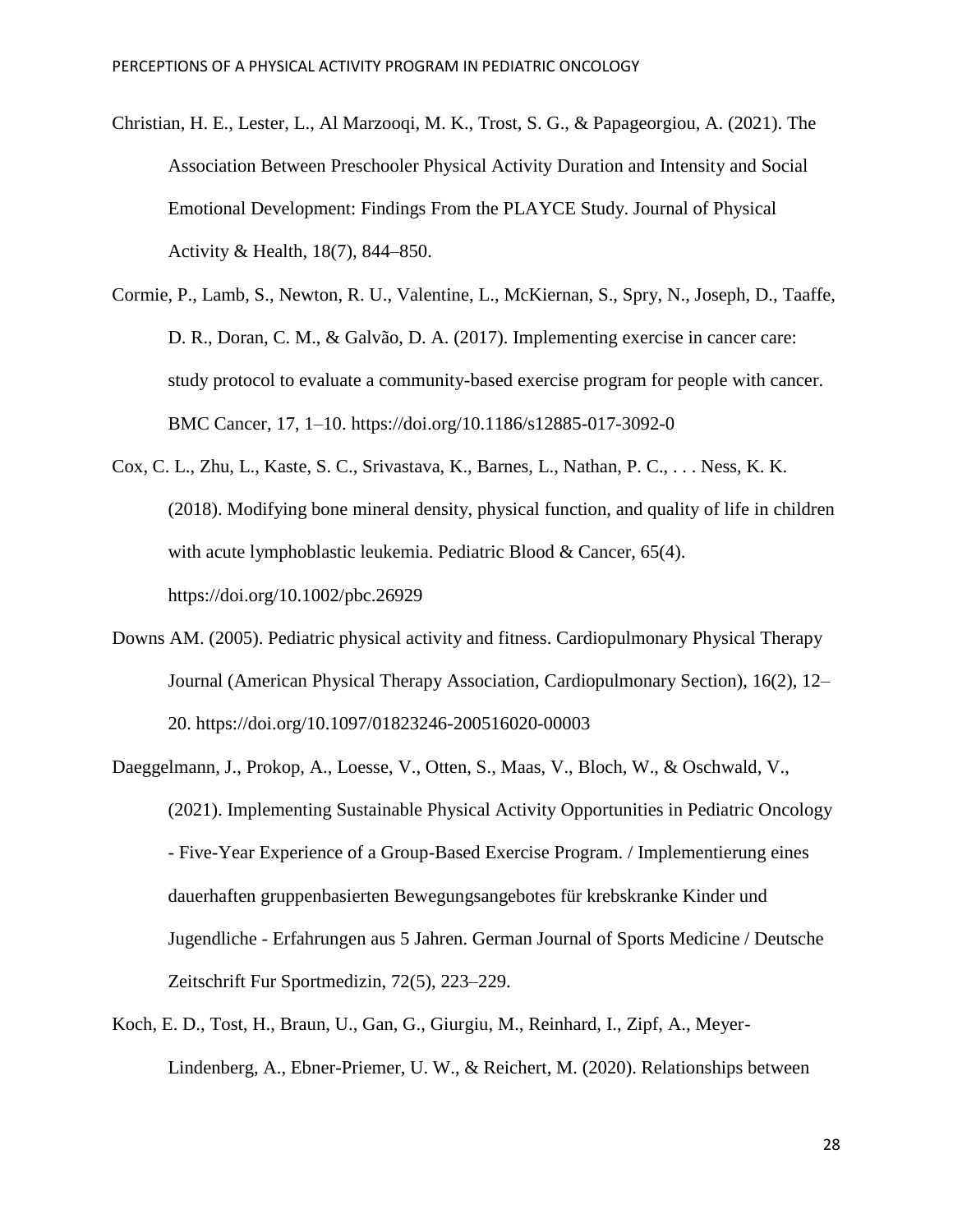incidental physical activity, exercise, and sports with subsequent mood in adolescents. Scandinavian Journal of Medicine & Science in Sports, 30(11), 2234–2250. https://doi.org/10.1111/sms.13774

- Leach, H. J., Danyluk, J. M., & Culos-Reed, S. N. (2014). Design and implementation of a community-based exercise program for breast cancer patients. Current Oncology, 21(5), 267–271. https://doi.org/10.3747/co.21.2079
- Maltser, S., Cristian, A., Silver, J.K., Morris, G.S., Stout, N.L. A Focused Review of Safety Considerations in Cancer Rehabilitation
- Morales, J. S., González Vicent, M., Valenzuela, P. L., Castillo-García, A., Santana-Sosa, E., Lassaletta, A., . . . Lucia, A. (2020). Tailored Exercise during Hematopoietic Stem Cell Transplantation Hospitalization in Children with Cancer: A Prospective Cohort Study. Cancers, 12(10). https://doi.org/10.3390/cancers12103020
- Müller, C., Krauth, K. A., Gerß, J., & Rosenbaum, D. (2016). Physical activity and health-related quality of life in pediatric cancer patients following a 4-week inpatient rehabilitation program. Supportive Care in Cancer : Official Journal of the Multinational Association of Supportive Care in Cancer, 24(9), 3793–3802. https://doi.org/10.1007/s00520-016-3198 y
- Platschek, A., Kehe, L., Abeln, V., Berthold, F., Simon, T., & Strüder, H. (2017). Computerbased exercise program: Effects of a 12-week intervention on mood and fatigue in pediatric patients with cancer. Clinical Journal of Oncology Nursing, 21(6), 280-286. https://doi.org/10.1188/17.cjon.e280-e286
- President's Council on Physical Fitness and Sports: Physical Fitness Research Digest. Series 1, No. 1. Washington, DC, 1971.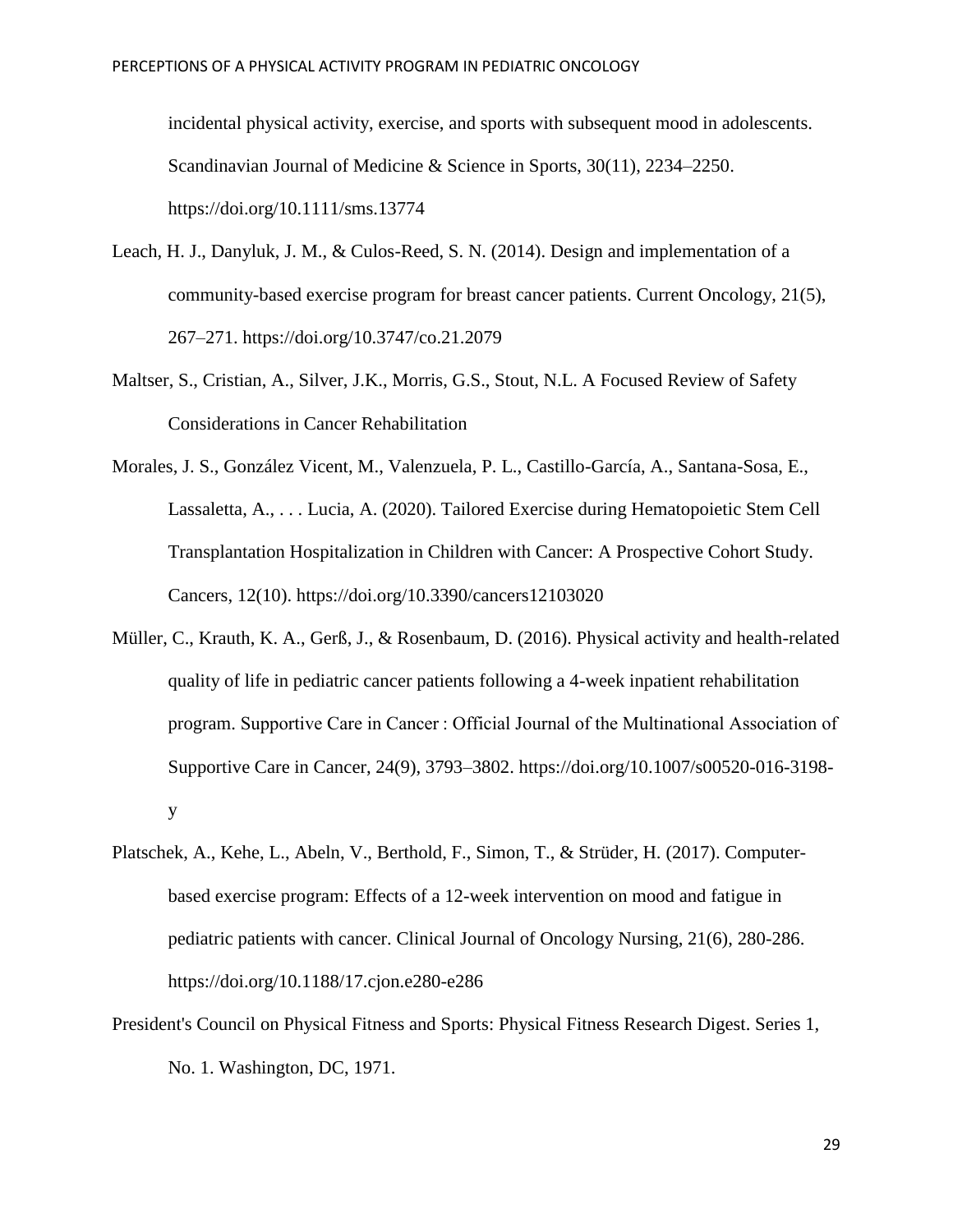- Revon-Rivière, G., Saultier, P., Andrianarivony, R., Vallet, C., & André, N. (2021). A sport room within the paediatric oncology ward. Ecancermedicalscience, 15(1162–1202), 1–3. https://doi.org/10.3332/ecancer.2021.ed108
- Rogers, L. Q., Courneya, K. S., Anton, P. M., Verhulst, S., Vicari, S. K., Robbs, R. S., & McAuley, E. (2017). Effects of a multicomponent physical activity behavior change intervention on fatigue, anxiety, and depressive symptomatology in breast cancer survivors: randomized trial. Psycho-Oncology, 26(11), 1901–1906. https://doi.org/10.1002/pon.4254
- Ross, W., Le, A., Zheng, D., Mitchell, H.-R., Rotatori, J., Li, F., Fahey, J., Ness, K., & Kadan-Lottick, N. (2018). Physical activity barriers, preferences, and beliefs in childhood cancer patients. Supportive Care in Cancer, 26(7), 2177–2184.
- Rowland, T. (2016). Pediatric Exercise Science: A Brief Overview. Pediatric Exercise Science, 28(2), 167–170.
- San Juan, A. F., Wolin, K., & Lucía, A. (2010). Physical Activity and Pediatric Cancer Survivorship [Abstract]. Physical Activity and Cancer, 186, 319-347. doi:https://doi.org/10.1007/978-3-642-04231-7\_14
- Sothern, M. S., Loftin, M., Suskind, R. M., Udall, J. N., & Blecker, U. (1999). The health benefits of physical activity in children and adolescents: implications for chronic disease prevention. European Journal of Pediatrics, 158(4), 271–274.
- St. Jude Children's Research Hospital. (2018). Physical therapy in childhood cancer. Retrieved February 04, 2021, from https://together.stjude.org/en-us/caresupport/rehabilitation/physical-therapy.html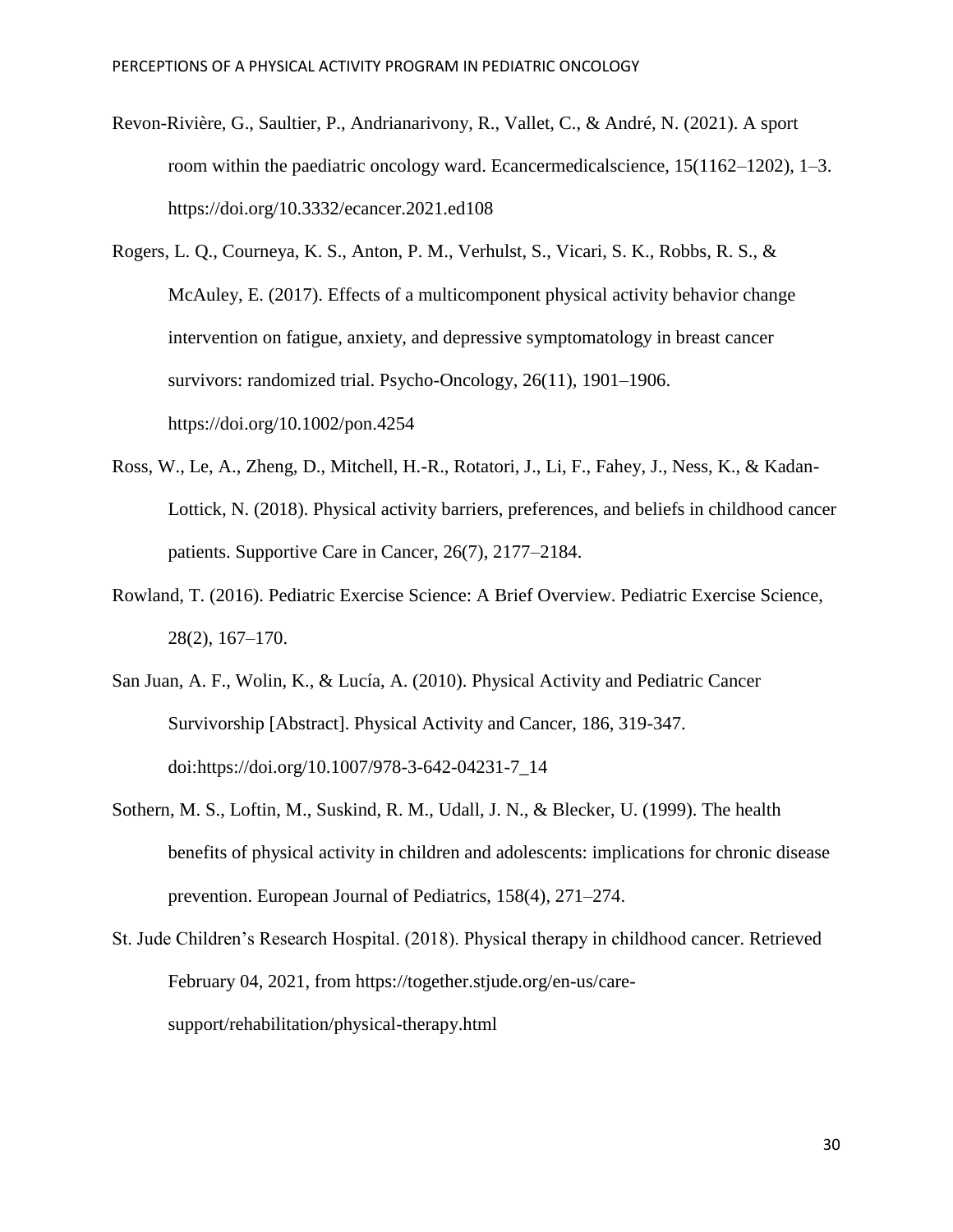Truelove, S., Johnson, A. M., Vanderloo, L. M., Driediger, M., Burke, S. M., Irwin, J. D., Timmons, B. W., Gaston, A., & Tucker, P. (2018). Preschoolers' health-related quality of life following the implementation of a childcare physical activity intervention. Applied Physiology, Nutrition, and Metabolism, 43(5), 453–459.

- U.S. Department for Health and Human Services. (2020, October 07). How much physical activity do children need? Retrieved February 14, 2021, from https://www.cdc.gov/physicalactivity/basics/children/index.htm
- White, J., Flohr, J., Winter, S., Vener, J., Feinauer, L., & Ransdell, L. (2005). Potential benefits of physical activity for children with acute lymphoblastic leukaemia. Developmental Neurorehabilitation, 8(1), 53–58.
- Winter, C., Müller, C., Hoffmann, C., Boos, J., & Rosenbaum, D. (2009). Physical activity and childhood cancer. Pediatric Blood & Cancer, 54(4), 501-510. doi:https://doi.org/10.1002/pbc.22271
- Wójcicki, T. R., & McAuley, E. (2014). Ii. Physical Activity: Measurement and Behavioral Patterns in Children and Youth. Monographs of the Society for Research in Child Development, 79(4), 7–24. https://doi.org/10.1111/mono.12128
- Wurz, A., Lategan, C., Hamari, L., Wilson, K., & Culos-Reed, S. N. (2019). Exercise helps kids with cancer: Exercise guidelines, research, and practice in pediatric oncology. WellSpring, 30(4), 1–4.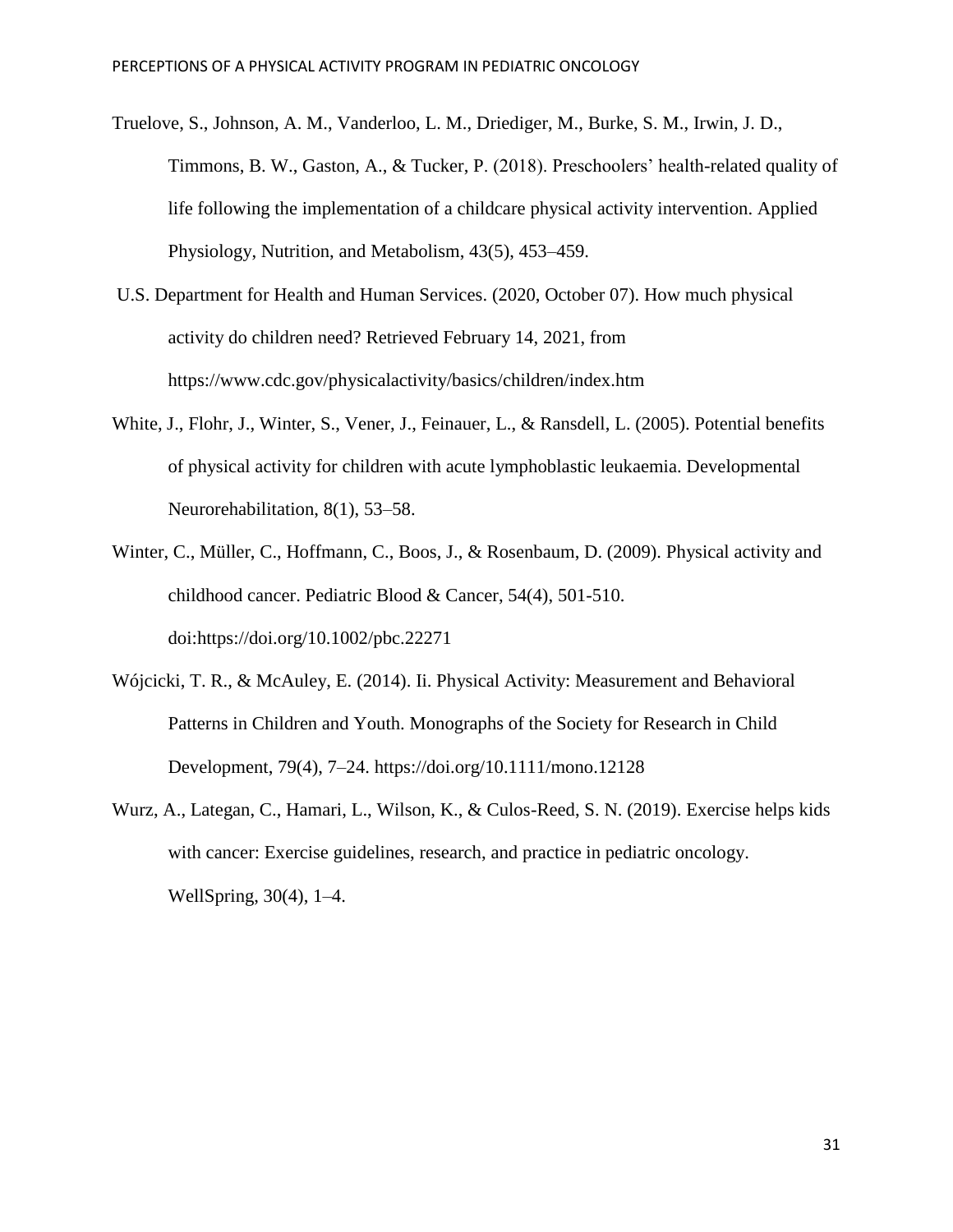Appendix A1: Outreach Script for Professionals

Hello\_\_\_\_\_\_\_\_\_,

My name is Zoë Winters. I am an Undergraduate Exercise Science Pre-Physical Therapy Major at Bellarmine University. I am currently working on a research project exploring the perceived physical and psychological effects of a physical activity program on pediatric cancer treatment. As a member of the oncology department at\_\_\_\_\_\_\_\_\_\_\_ I was wondering if you would be willing to have a 30-45 minute interview with me regarding this topic. If you are interested please return the included consent form to me.

I look forward to hearing from you soon,

Zoë Winters

Bellarmine University Class of 2023

B.A. in Exercise Science: Health and Wellness, Pre-Physical Therapy Peer Tutor, Student Ambassador, Hall Host, Tour Guide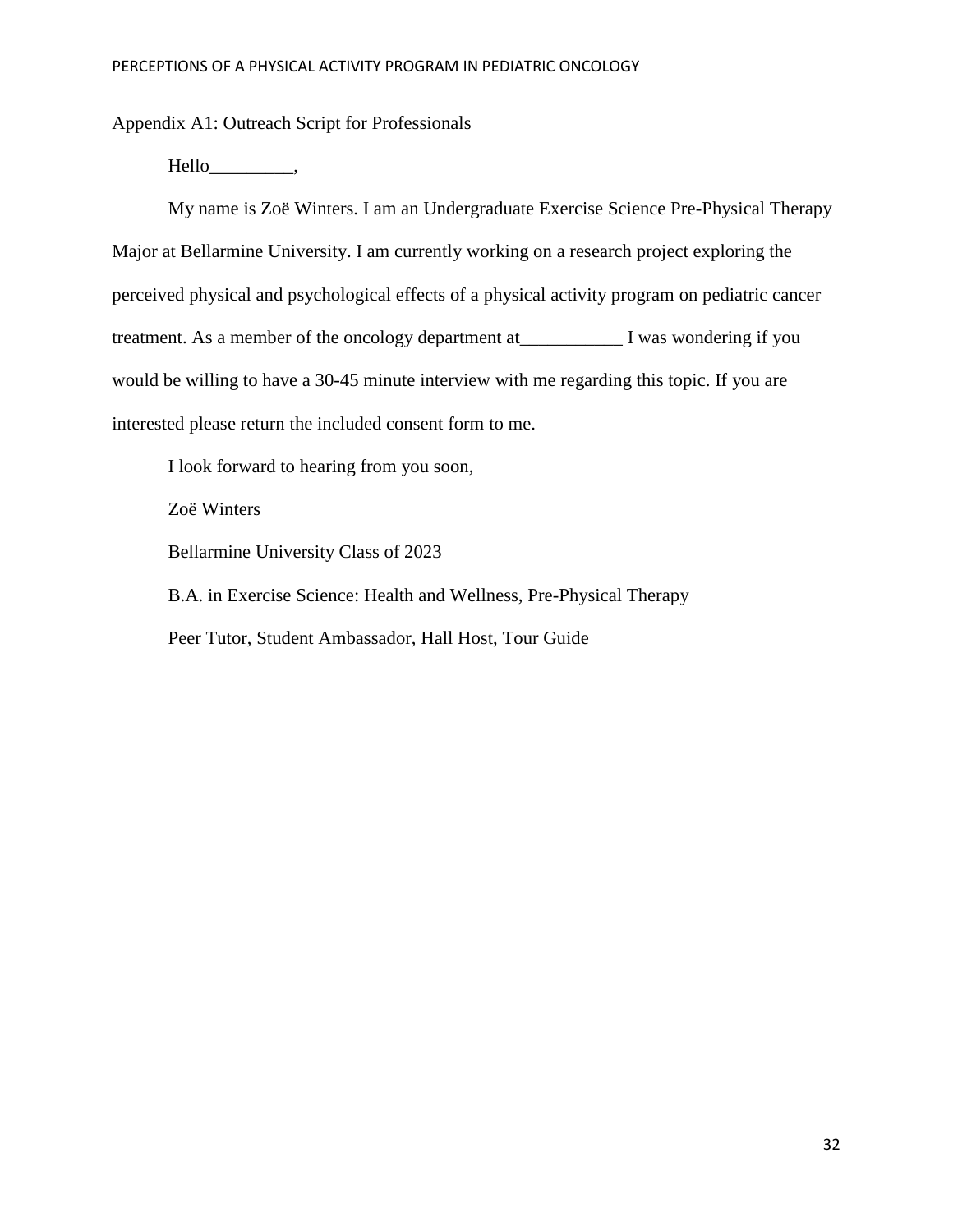Appendix A2: Outreach Script for Parents

Hello\_\_\_\_\_\_\_\_\_,

My name is Zoë Winters. I am an Undergraduate Exercise Science Pre-Physical Therapy Major at Bellarmine University. I am currently working on a research project exploring the perceived physical and psychological effects of a physical activity program on pediatric cancer treatment.

As a parent/guardian of a child at I was wondering if you would be willing to have a 30-45 minute interview with me regarding this topic. If you are interested please return the included consent form to me.

I look forward to hearing from you soon, Zoë Winters Bellarmine University Class of 2023 B.A. in Exercise Science: Health and Wellness, Pre-Physical Therapy Peer Tutor, Student Ambassador, Hall Host, Tour Guide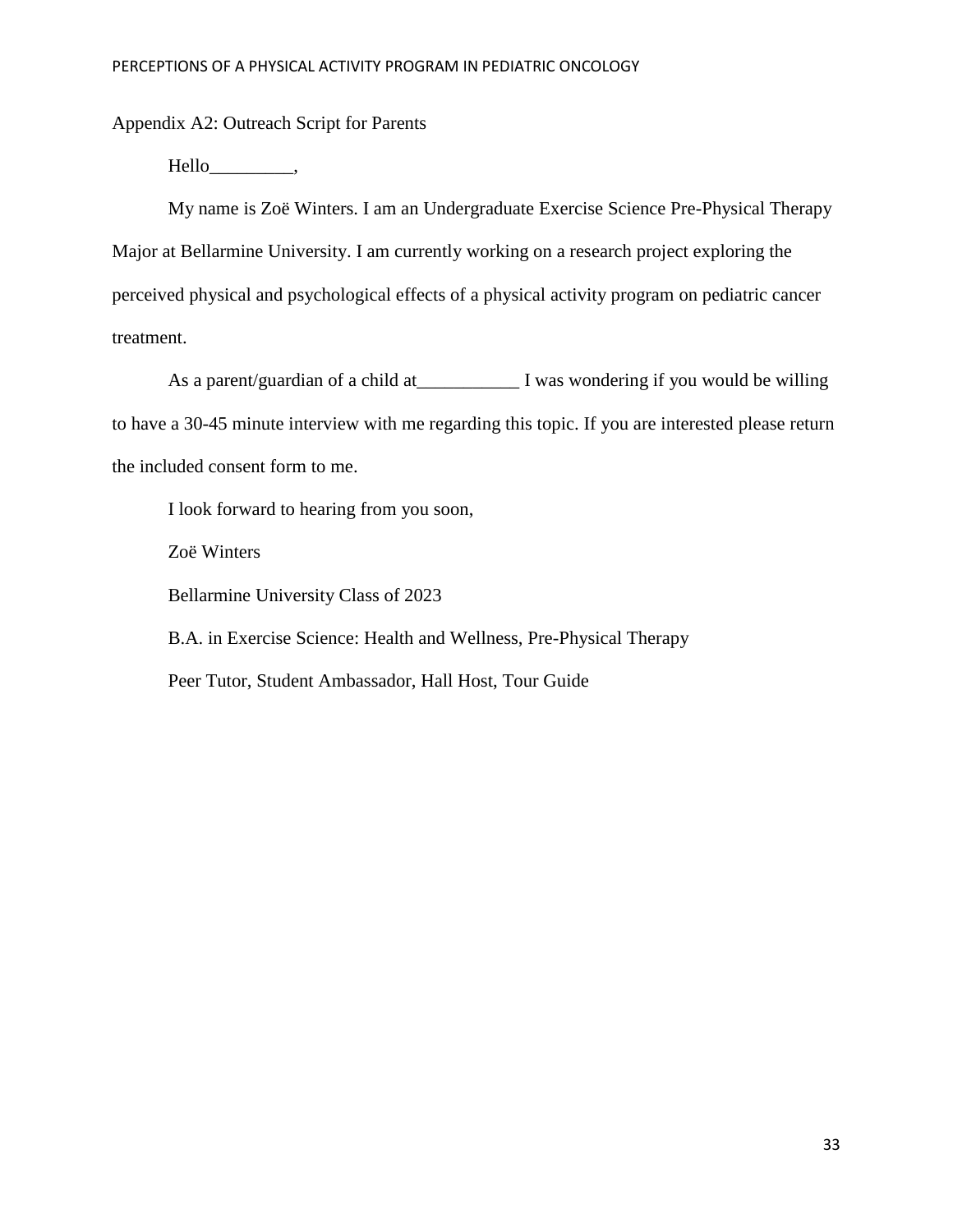Appendix A3: Informed Consent Form

## Informed Consent Form

Please read this consent document carefully before you decide to participate in this study. The researcher will answer any questions before you sign this form.

**Study Title:** A Qualitative Study of Perceived Physical and Psychological Effects of a Physical Activity Program on Pediatric Cancer Treatment.

**Purpose of the Study:** To gain a better understanding on the perceived effects of a physical activity program on the physical and psychological well being of a pediatric cancer patient.

**Procedures:** By agreeing to participate you are agreeing to have a 30-45 minute recorded interview regarding your perception of physical activity programs for treatment in pediatric cancer. These interviews will be transcribed for analysis.

**Potential Risks of Participation:** There are no more risks involved than those of everyday life.

**Potential Benefits of Participation:** There are no potential benefits to those participating in the interviews. However, the information gathered could benefit others in the future.

**Compensation:** There will be no compensation.

**Confidentially:** Your identity will be kept confidential to the extent provided by law. Any recorded information will not contain any personally identifying information. The information connecting your name to this study will not be shared and will be destroyed after the conclusion of the study. Your name nor your hospital's name will be used in any report.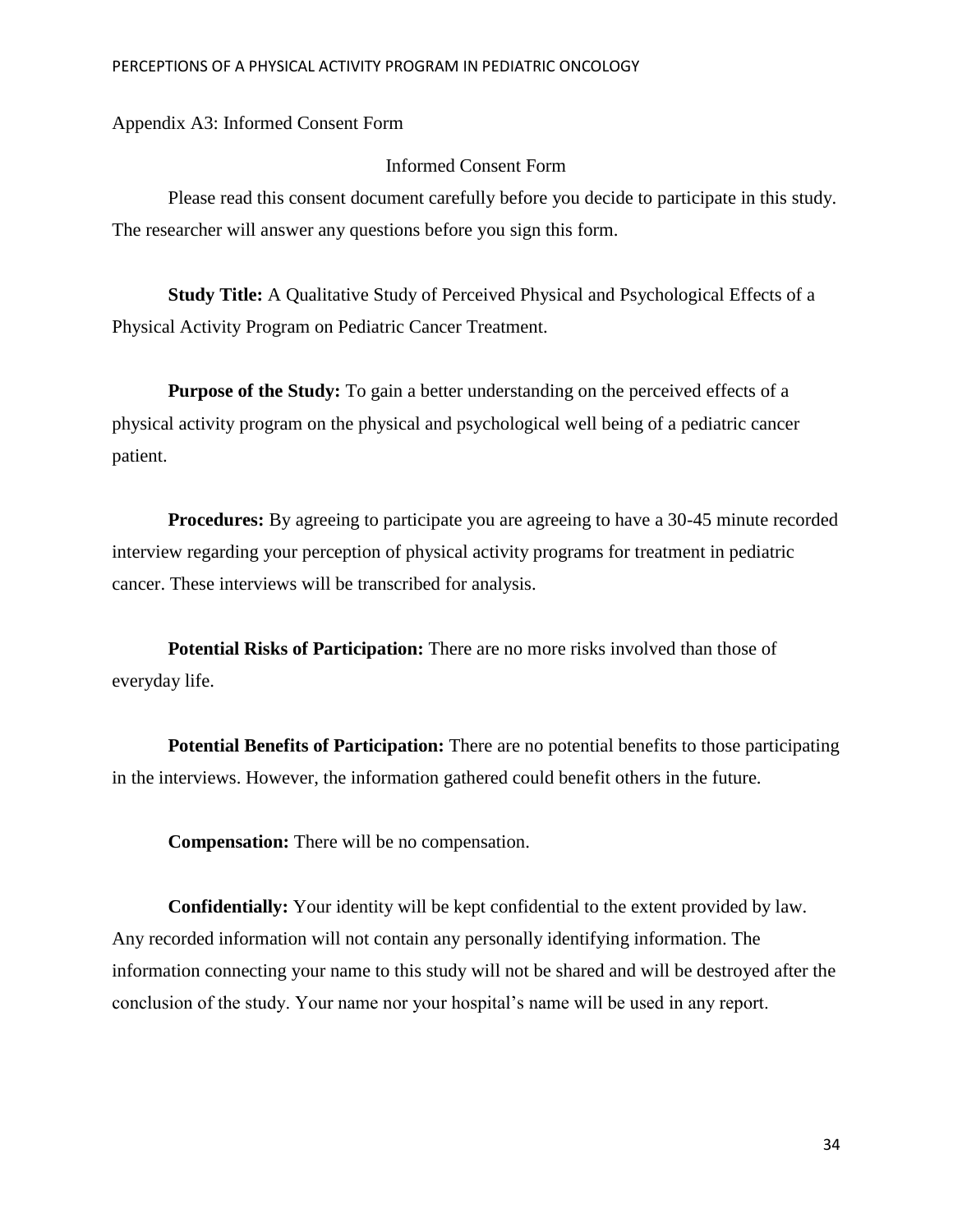**Voluntary Participation:** Your participation in this study is completely voluntary. There is no penalty for not participating. You may also refuse to answer any of the questions we ask you.

**Right to Withdraw from the Study:** You have the right to withdraw from the study at any time without consequence.

**Whom to contact if you have questions about the study:** Dr. Beth Ennis Email: eennis@bellarmine.edu Phone: (502) 272-8434

If you have any questions about your rights as a research subject, you may call the Institutional Review Board (IRB) office at 502-272-8032. You will be given the opportunity to discuss any questions about your rights as a research subject, in confidence, with a member of the committee. This is an independent committee composed of members of the University community and lay members of the community not connected with this institution. The IRB has reviewed this study.

## **Agreement:**

I have read the procedure described above. I voluntarily agree to participate in the procedure and I have received a copy of this description.

| Participant: |  |
|--------------|--|
|              |  |

Principal Investigator: The set of the set of the set of the set of the set of the set of the set of the set of the set of the set of the set of the set of the set of the set of the set of the set of the set of the set of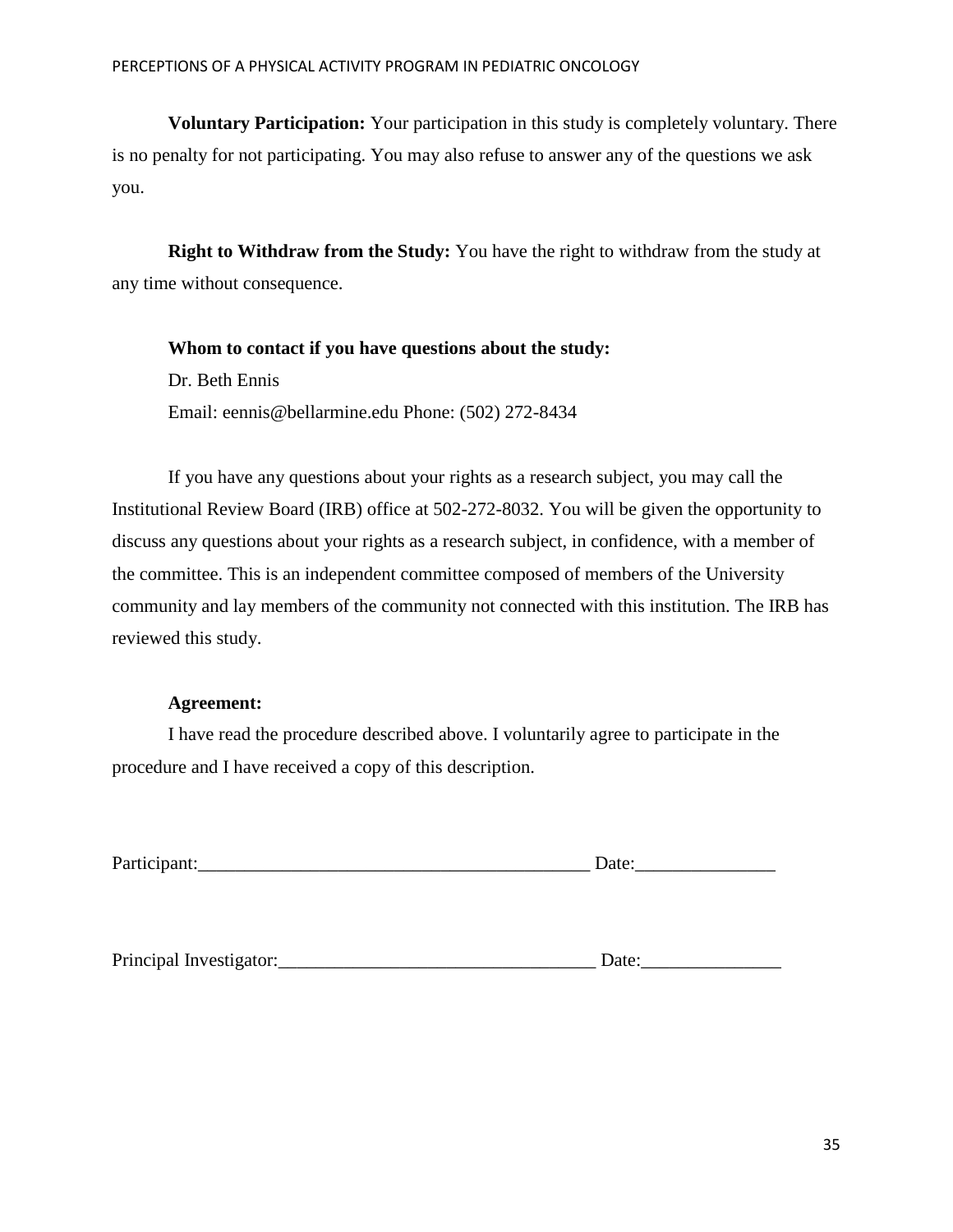Appendix B1. Professional's Perceptions on the Implementation of a Physical Activity Program Open-Ended Questions and Script

Thank you for agreeing to talk to me today, I would like to ask you some questions regarding physical activity programs utilized in pediatric cancer treatment.

I also wanted to remind you that we are recording this conversation so that I can re-listen and take more notes later. However, participant interviews will be identified only by occupation or title, not by name or hospital.

- 1. Can you describe to me the typical treatment plan for your pediatric patients with leukemia while they are in the hospital?
- 2. Does your hospital have a physical activity program as part of your treatment plan? If so, why did your hospital implement a physical activity program as part of their protocol?
- 3. What does your physical activity program for your patients while undergoing treatment look like? Probe if needed with:
	- a. How much activity is involved?
	- b. How long does the program continue for?
- 4. What have you noticed with your patients who participate in any kind of physical activity program while in the hospital? Probe if needed with:
	- a. Have you noticed any difference in cardiorespiratory endurance?
	- b. Have you noticed any difference in mood or emotional state for patients following the initiation of a physical activity program?
	- c. What do these changes look like for your patients?
- 5. Are there any concerns or comments that you would like to add?

Thank you for agreeing to talk with me and for providing me with all this information.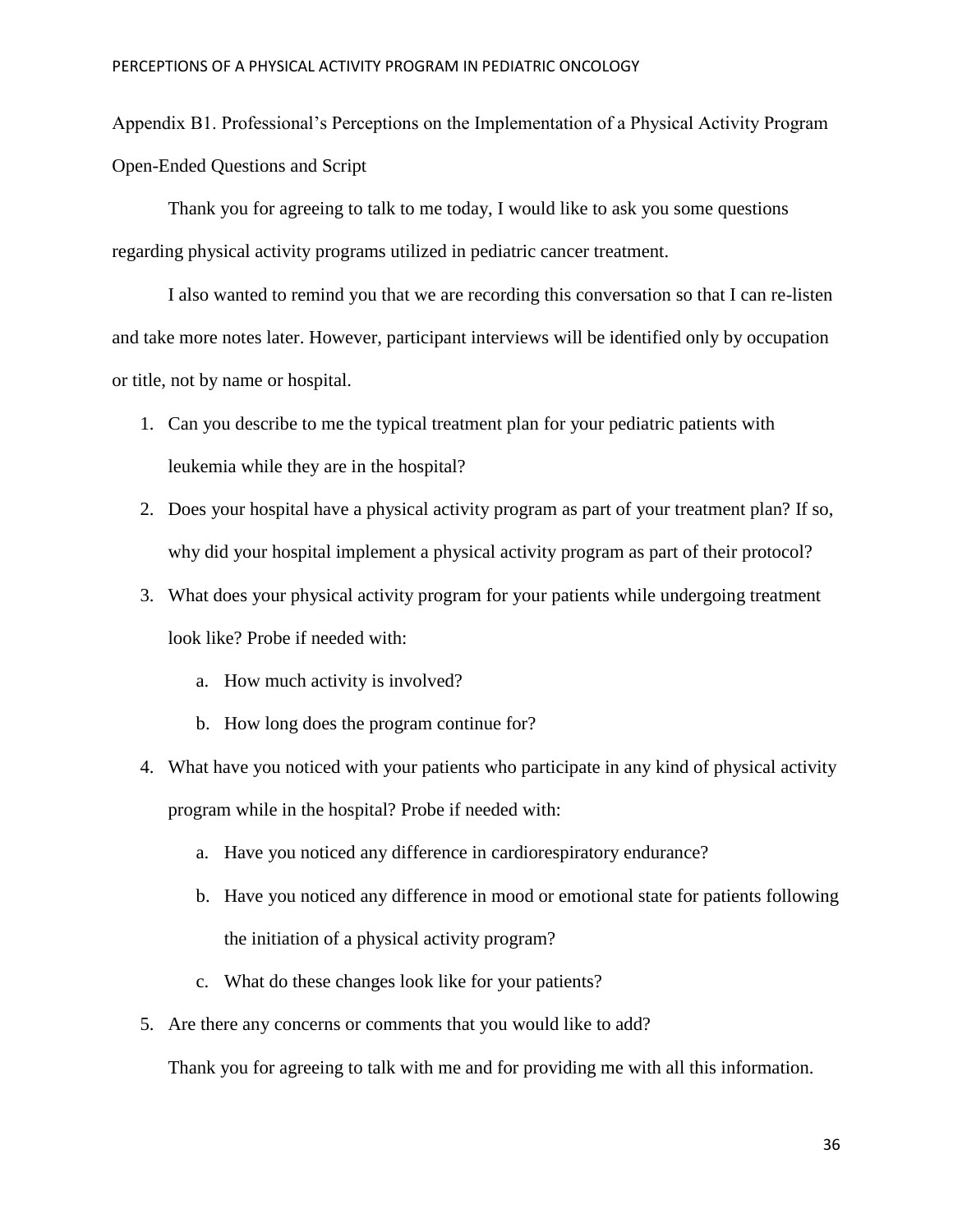Appendix B2: Parent's Perceptions on the Implementation of a Physical Activity Program Open-Ended Questions and Script

Thank you for agreeing to talk to me today, I would like to ask you some questions regarding physical activity programs utilized in pediatric cancer treatment.

I also wanted to remind you that we are recording this conversation so that I can re-listen and take more notes later. However, participant interviews will be identified only by occupation or title, not by name or hospital.

- 1. Can you describe to me the typical day for your child while they are in the hospital for treatment?
- 2. Have any of your child's doctors or nurses discussed the importance of physical activity for your child while they are undergoing treatment? If so, what did they share with you?
- 3. Did your hospital implement a physical activity program as part of the treatment protocol?
- 4. What does the physical activity program for your child while undergoing treatment look like? Probe if needed with:
	- a. How much activity is involved?
	- b. How long does the program continue for?
- 5. What have you noticed with your child while participating in this physical activity program while in the hospital? Probe if needed with:
	- a. Have you noticed any difference in energy levels?
	- b. Have you noticed any difference in the mood or emotional state of your child following the initiation of a physical activity program?